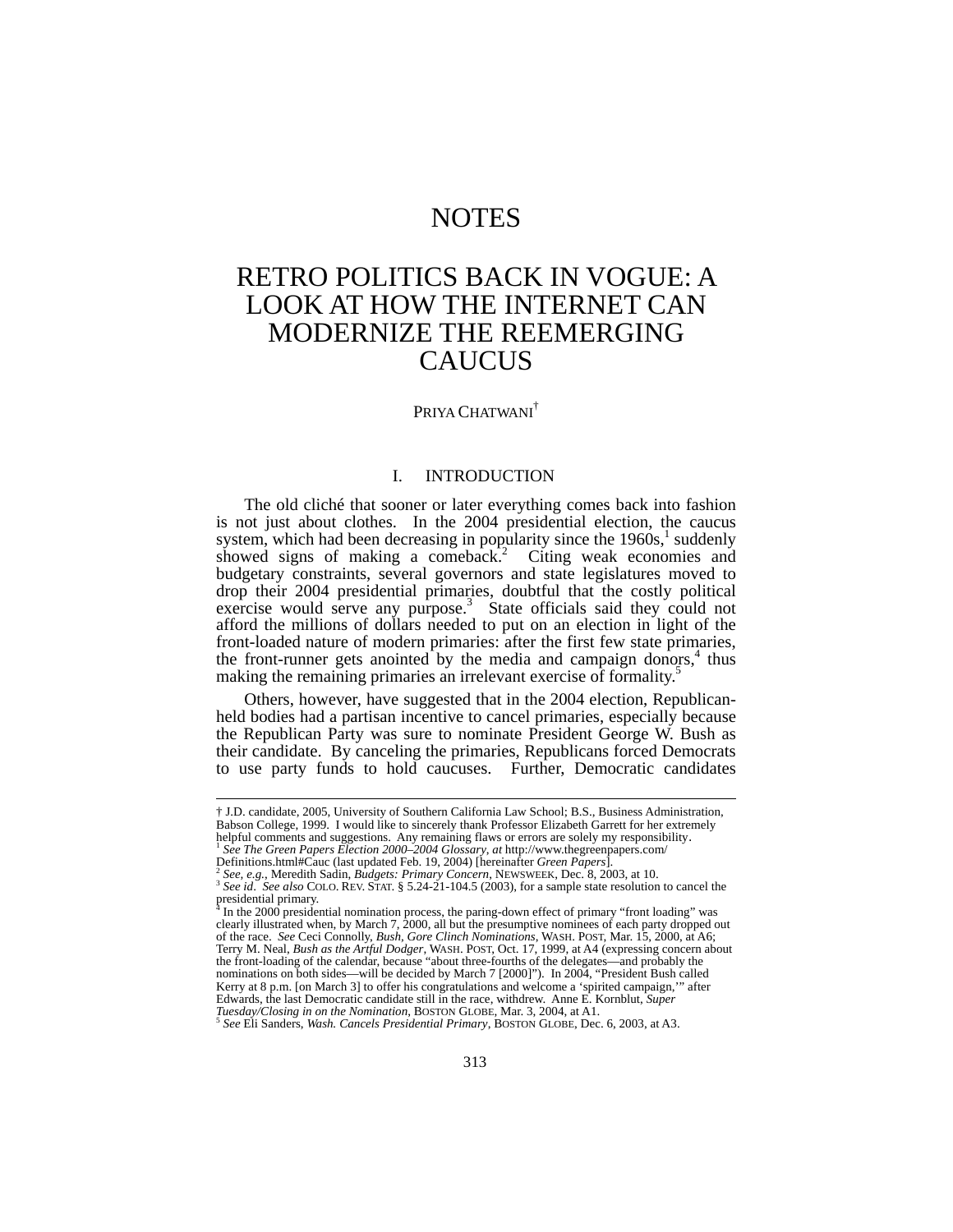received less free publicity because caucuses garner only a fraction of the media attention that primaries do.<sup>6</sup> Although not every state's attempt to cancel primaries succeeded, the various proposals added fuel to the debate on the adequacy of the primary system.

In most states forgoing a primary, party-run caucuses were used to choose delegates for the national conventions.<sup>8</sup> Caucuses, although less costly to hold than primaries, attract fewer voters.<sup>9</sup> In Missouri, for example, 745,000 people voted in the 2000 primary; in stark contrast, only 20,000 people participated in the 1996 caucus.<sup>10</sup> But low voter turnout is not the only complaint that the caucus system gleans. Other complaints include concerns that the caucus system could be easily controlled by special interests $11$  and that the caucus system violates the one-person-onevote doctrine.<sup>12</sup> Like them or not, the  $2004$  presidential nomination season saw an uptick in their usage, and given the economic and political incentives to cancel primaries when an incumbent is up for reelection, the trend is likely to continue. Enter the Internet.

Since the rise of the Internet, no consensus view on its potential for expanding participation in the political process has emerged.<sup>13</sup> Rather, two competing schools of thought have developed. On the one hand, "mobilization" theorists postulate that the Internet will make the political process more accessible to the public, thereby greatly increasing participation in the process.<sup>14</sup> On the other hand, "reinforcement" theorists postulate that the Internet "will strengthen, but not radically transform, existing patterns of political participation."<sup>15</sup> The skepticism behind reinforcement theories stems in part from the disparity in Internet access

<sup>6</sup> *See* Sadin, *supra* note 2. 7 *See*, *e.g.*, Robert Tanner, *Some States are Scrapping Presidential Primaries, Citing Cost, Low Turnout*, Lawrence Journal—World, Nov. 10, 2003, *available at* http://www.ljworld.com/section/nationalpolitics/  $\frac{\text{story}}{\text{8}}$  story/15154.

<sup>8</sup> *See* Tanner, *supra* note 7. *See Presidential Primaries*, National Conference of State Legislatures, *at* http://www.ncsl.org/programs/legman/elect/Changing-EliminatingPP.htm (last updated Jan. 29, 2004), for a table listing all bills introduced in state legislatures that would cancel presidential primaries.  $\frac{6}{10}$  See Tanner, *supra* note 7.<br><sup>10</sup> See id. However, low turnout in 1996 may have been further exacerbated because then-incumbent

President Bill Clinton ran for the Democratic nomination uncontested.

<sup>11</sup> *See* Greg Pierce, *Iowa Extremists*, WASH. TIMES, Jan. 9, 2004, at A6. 12 *See generally* Irish v. Democratic-Farmer-Labor Party, 399 F.2d 119 (8th Cir. 1968). For cases addressing the applicability of the one-person-one-vote principle to legislative primaries, see United States v. Classic, 313 U.S. 299, 316–17 (1941) (holding, in regards to legislative elections, that constitutional protections do not cease to apply when the election process is changed from "a single step, a general election, to two, of which the first is the choice at a primary of those candidates from whom, as a second step, the representative in Congress is to be chosen at the election"). *See also*  Newberry v. United States, 256 U.S. 232, 285–86 (1921). For support that this logic applies equally to presidential primaries, see Leonard P. Stark, Note, *The Presidential Primary and Caucus Schedule: A Role for Federal Regulation?*, 15 YALE L. & POL'Y REV. 331, 362 (1996); Michael S. Steinberg, Note, *A Critique of the Current Method of Scheduling Presidential Primary Elections and a Discussion of Potential Judicial Challenges*, 69 GEO. WASH. L. REV. 453, 465 (2001); and the "white primary" cases (series of U.S. Supreme Court cases striking down racial discrimination in primaries on equal protection

grounds). <sup>13</sup> *See generally* Pippa Norris, *Revolution What Revolution? The Internet and U.S. Elections, 1992– 2000*, *in* GOVERNANCE.COM: DEMOCRACY IN THE INFORMATION AGE 59 (Elaine Kamarck & Joseph Nye eds. 2002). <sup>14</sup> *See id*. 15 *See id.*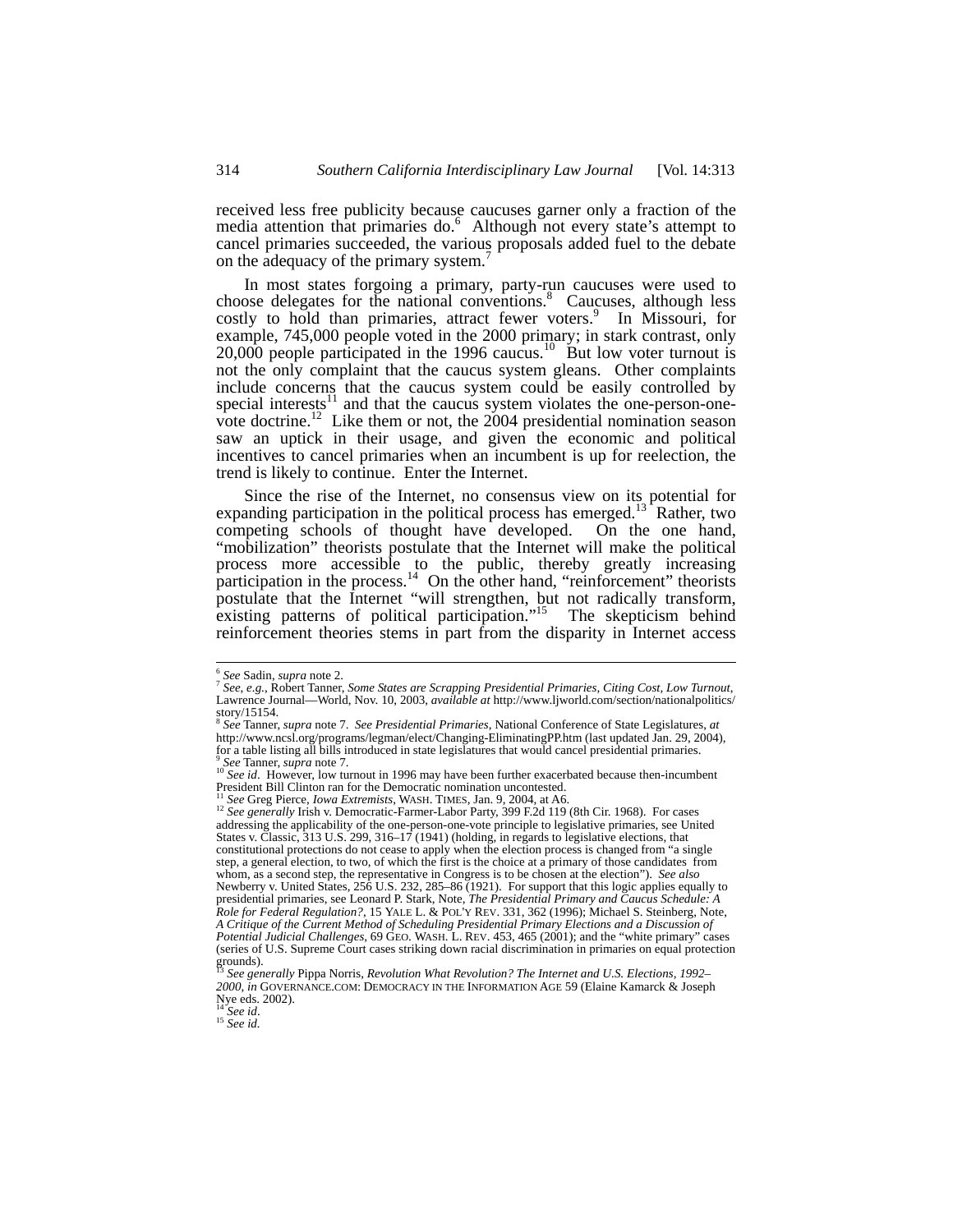rates among various demographics.<sup>16</sup> Groups that are already politically active, like affluent whites, tend to have higher rates of Internet access than the politically inactive.<sup>17</sup> Thus, as Internet access remains in line with the status quo in politics, reinforcement theorists don't believe the internet will cause political transformation.

This Note argues that party caucuses are a *unique* space where utilizing the Internet would increase participation without repercussion because so few people participate in traditional caucuses in the first place. This Note does not contend that the exclusive use of electronic voting ("e-voting") can achieve more favorable results than holding an actual primary. Rather, it reasons that given the current political environment (where states have the power, as well as financial and political incentives, to eliminate primaries and replace them with caucuses) virtual caucuses present a more level playing field, and should be preferred over traditional caucuses, in states that have eliminated the primary. Because the transaction costs of participating in a virtual caucus are lower than for traditional caucuses, they can help reduce the barriers to participation presented by the traditional caucus format.

Part II of this Note consists of an overview of the presidential nomination process, a summarization of the tenets of mobilization and reinforcement theories, an examination of the success of social networking websites, and a discussion of the relationship of Internet voting and the Voting Rights Act. Part III puts forth a proposal for modeling a virtual caucus on highly successful social networking websites such as Friendster.com. Part IV then addresses how this model would eliminate several of the problems perceived in traditional caucuses without raising concerns typical to Internet usage in elections or violating the Voting Rights Act.

### II. AN OVERVIEW

#### A. THE PRESIDENTIAL NOMINATION PROCESS

Democrats and Republicans formally nominate candidates for president and vice president at national nominating conventions held in the middle of each presidential election year.<sup>18</sup> Delegates to the nominating convention are apportioned among the states by rules dictated by each of the political parties.<sup>19</sup> State laws, or in some cases, party rules, govern the process of selecting delegates to send to the nominating convention.<sup>20</sup> The two most

<sup>16</sup> *See id.* <sup>17</sup> *See id.* <sup>18</sup> *See* Andrew Pierce, *Regulating Our Mischievous Factions: Presidential Nominations and the Law*, 78 KY. L.J. 311, 315 (1990)*.* See *id*. at 314–16 for a look at the history of the presidential nomination

process.<br><sup>19</sup> For an historical analysis of the apportionment of delegate votes at the National Conventions of the two major parties, see Richard E. Berg-Andersson, *Why Are They All Here, Anyway?*, The Green Papers: History, July 24, 2000, *at* http://www.thegreenpapers.com/Hx/NatDelegates.html. 20 *See* Stark, *supra* note 12, at 363.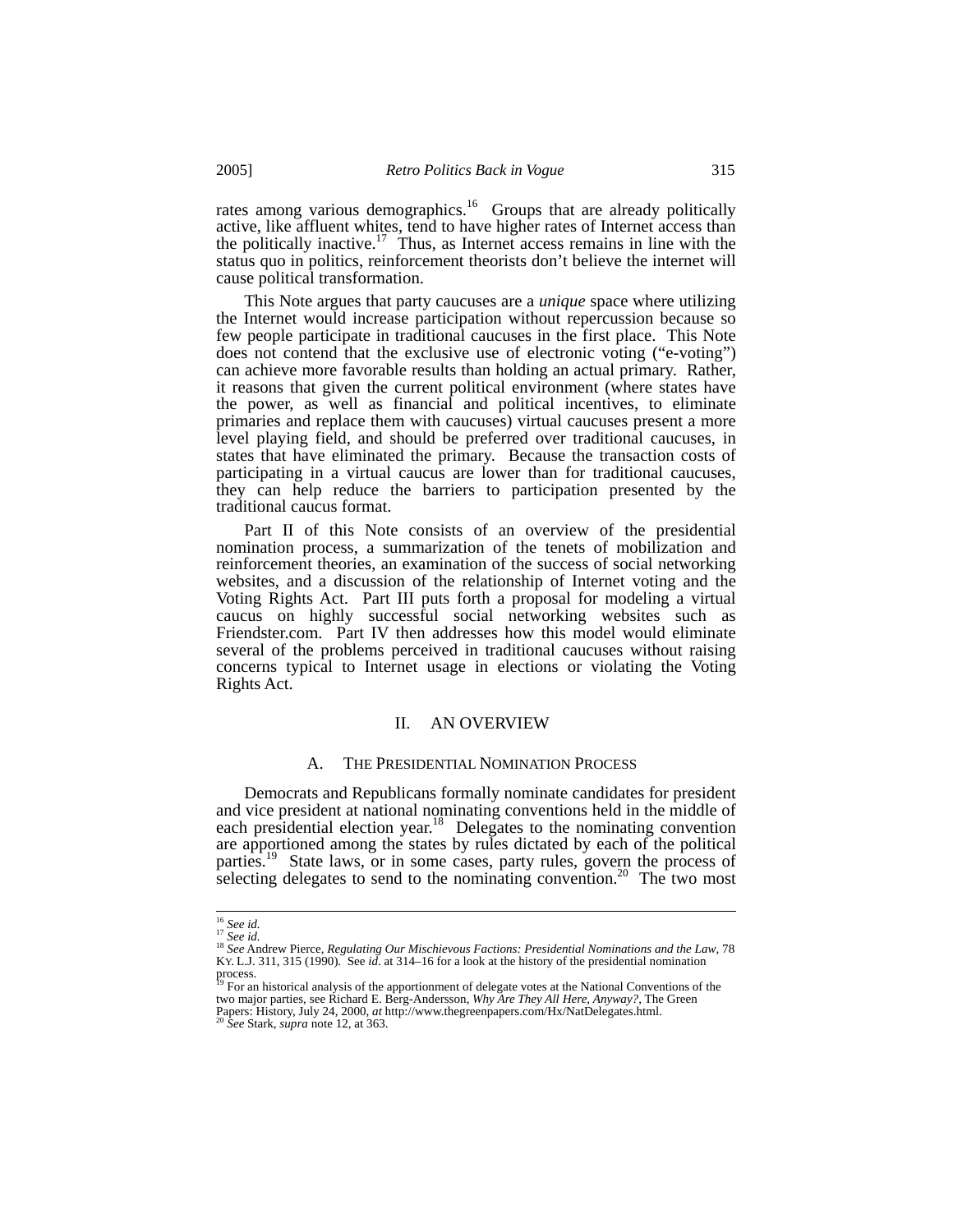common methods of choosing delegates for the nominating convention and determining each party's nominees are the caucus and the primary.<sup>21</sup> In both methods, the final result is that the candidates who were able to win some minimum amount of support are apportioned a percentage of that states' delegates.<sup>22</sup> Or, in a winner-take-all-state, the candidate that received the most support from caucus participants, or voters, receives all of the delegates apportioned to that state.<sup>23</sup> But in getting to this point, caucuses and primaries differ vastly.

## *"Caucus: a private meeting of members of a political party to plan action or to select delegates for a nominating convention."*<sup>24</sup>

Caucuses, first appearing in 1800, were the original method for selecting candidates by the Federalist Party and the Democratic-Republican Party (ancestor of the modern Democratic Party).<sup>25</sup> However, they have decreased in popularity since the primary was introduced in the early 1900s.<sup>26</sup> In modern caucuses, people go to a meeting held by their party at a designated time and place.<sup>27</sup> At this meeting, participants express their preference for a candidate through a method chosen by the convener, such as a show of hands or by standing in a particular location in the room.<sup>28</sup> For example, at a town caucus the convener might bring the meeting to order by saying, "All those who prefer John Kerry as presidential nominee go to this corner, all those for Howard Dean go to that corner," and so forth. Consequently, out of the one hundred party members who show up at the caucus, fifty might go to the "Kerry Corner," twenty might go to the "Dean Corner," and thirty others whose vote is split among the other candidates might go to other areas in the room. At a Democratic caucus, a candidate must meet the viability threshold rule and attract a minimum of fifteen percent of those present to gain a delegate; the Republicans, by contrast, allow the states to set their own thresholds.

After this initial showing, the thirty participants who are split among the other candidates must recast their votes for a candidate who can muster at least the minimum percentage to earn a convention delegate. An uncommitted participant can try to gather support among the other uncommitted participants to earn at least one delegate for one of the other candidates, or can move to the Kerry or Dean corner. This process is then repeated at the state level. Proponents of the caucus point to this process of

<sup>&</sup>lt;sup>21</sup> *See* CONGRESSIONAL QUARTERLY'S GUIDE TO U.S. ELECTIONS 479–86 (3d ed. 1994) [hereinafter<br>CONGRESSIONAL QUARTERLY'S GUIDE].

<sup>&</sup>lt;sup>22</sup> *See id.* 23 The Democratic Party always uses a proportional method for awarding delegates. The Republican<br><sup>23</sup> The Democratic Party always uses a proportional method for awarding delegates. The Republican Party, unlike the Democratic Party, allows each state to decide whether to use the winner-take-all method or the proportional method, and allows the states to set its own viability thresholds. See id.<br><sup>24</sup> iAmerican Spirit Political Dictionary, at http://www.fast-times.com/dictionaryca-cl.html (last visited

Mar. 24, 2004).<br>
<sup>25</sup> *See* Pierce, *supra* note 18, at 315.<br>
<sup>26</sup> *See id.* 

<sup>&</sup>lt;sup>27</sup> See CONGRESSIONAL QUARTERLY'S GUIDE, *supra* note 21, at 483.<br><sup>28</sup> See Bob Kalish, *Caucus 101: A Primer*, TIMES REC. (ME), Feb. 3, 2004, *available at* 

http://www.timesrecord.com/website/archives.nsf/56606056e44e37508525696f00737257/8525696e006 30dfe05256e2f0062dfde?OpenDocument (last updated Apr. 15, 2005).<br><sup>29</sup> See CONCREGO062dfde?OpenDocument (last updated Apr. 15, 2005).

<sup>29</sup> *See* CONGRESSIONAL QUARTERLY'S GUIDE, *supra* note 21, at 480.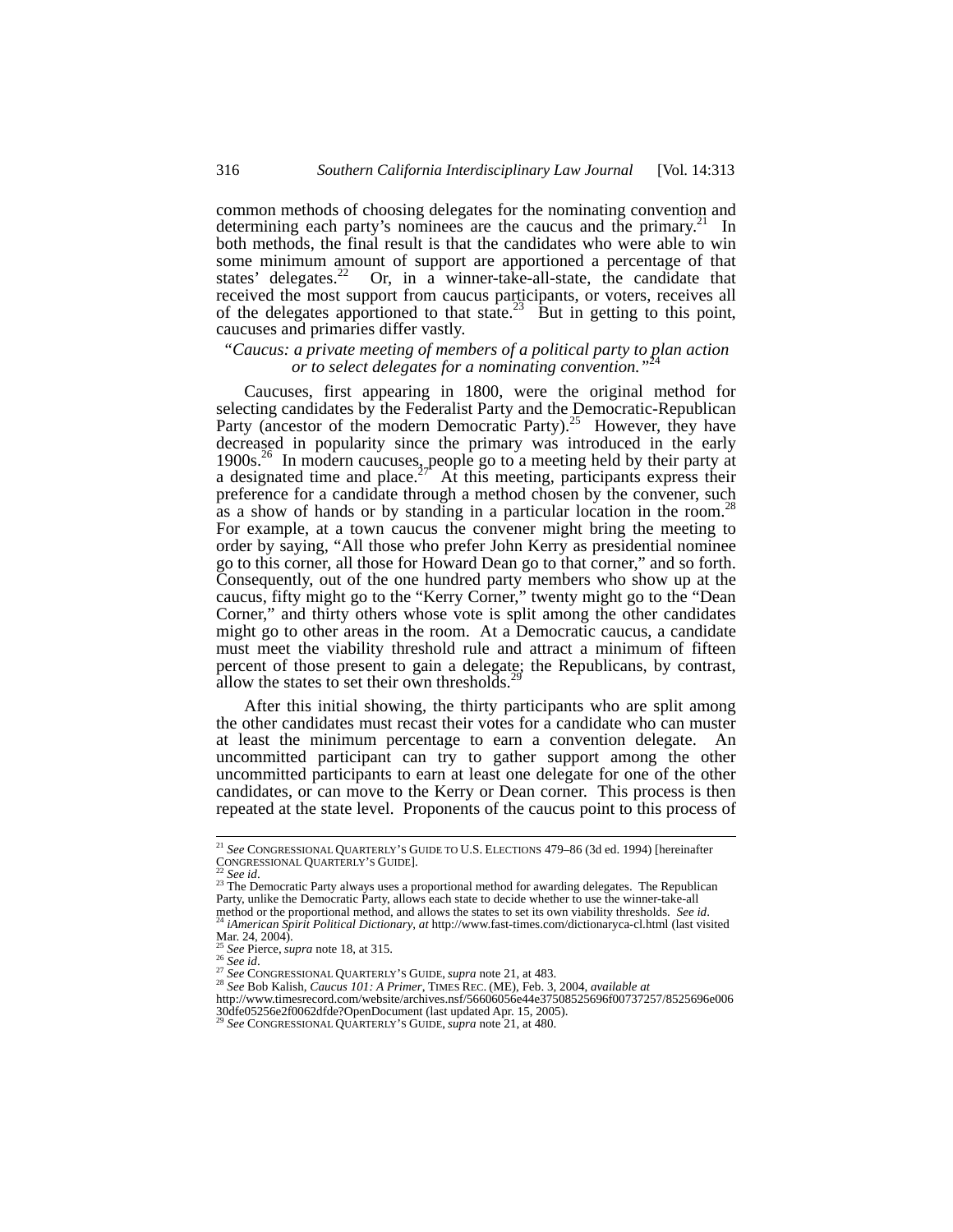deliberating about issues and attempting to persuade voters to lend their support to a given candidate as the main strength of the system.<sup>30</sup> They argue that the caucus results in better decisions because each voter shares what he or she knows with other voters, leading to a more informed electorate which, in turn, makes well-informed decisions instead of haphazard guesses.

The benefits of deliberation have also been demonstrated in "deliberative polls," a technique of polling established by James Fishkin.<sup>31</sup><br>In a deliberative poll, a representative sample of the population is selected and given both neutral and partisan information regarding an issue.<sup>32</sup> The group then deliberates on the issue and makes a decision.<sup> $\frac{3}{3}$ </sup> Participants are polled both before and after this deliberation.<sup>34</sup> The purpose of the poll is to allow participants to learn from one another and come to an informed judgment on the issue.

 A deliberative poll overcomes the conditions that foster rational ignorance. Instead of one vote in millions, a participant in the deliberative poll has one vote in several hundred. He or she has every reason to invest in political information and to be attentive to the conflicting claims in political debate . . . .

 The point of an ordinary poll is descriptive. It depicts the actual distribution of public opinion at a snapshot in time. The point of a deliberative poll is prescriptive; it has the recommending force of what the country, in all its diversity, would think if it were better informed and had a better opportunity to debate and reflect on the questions at issue. In a sense, a deliberative poll is an actual sample from a hypothetical society—a hypothetical version of our actual society transformed by the opportunity to become more informed and more thoughtful on the issues in question.<sup>36</sup>

This same process is replicated in caucuses. Because caucuses are conducted at the local level, caucus-goers have one vote in a few hundred, even in a well-attended caucus, rather than one in a few thousand. Issues are presented by delegates and each voter has the opportunity to become informed about these issues through one another. The end result is that voters who entered the caucus supporting a candidate with little chance of winning are persuaded to rally around more electable candidates until one candidate emerges at the state level as the one most fit for nomination. Similarly, supporters of a less popular candidate are given an opportunity to

<sup>&</sup>lt;sup>30</sup> See CONGRESSIONAL QUARTERLY'S GUIDE, *supra* note 21, at 483.<br><sup>31</sup> See generally JAMES S. FISHKIN, DEMOCRACY AND DELIBERATION: NEW DIRECTIONS FOR

DEMOCRATIC REFORM (1991); JAMES S. FISHKIN, THE DIALOGUE OF JUSTICE: TOWARD A SELF-

REFLECTIVE SOCIETY (1992); JAMES S. FISHKIN, THE VOICE OF THE PEOPLE: PUBLIC OPINION AND DEMOCRACY (1995). 32 *See, e.g.,* FISHKIN, THE DIALOGUE OF JUSTICE: TOWARD A SELF-REFLECTIVE SOCIETY, *supra* note 31,

see, e.g.,<br>at 200–01.<br> $33$  See id.<br> $34$  See id.<br> $35$  See id.

<sup>33</sup> *See id.* <sup>34</sup> *See id.* <sup>35</sup> *See id.* 36 James S. Fishkin, *The Televised Deliberative Poll: An Experiment in Democracy*, 546 ANNALS AM. ACAD. POL. & SOC. SCI. 132, 134–35 (1996).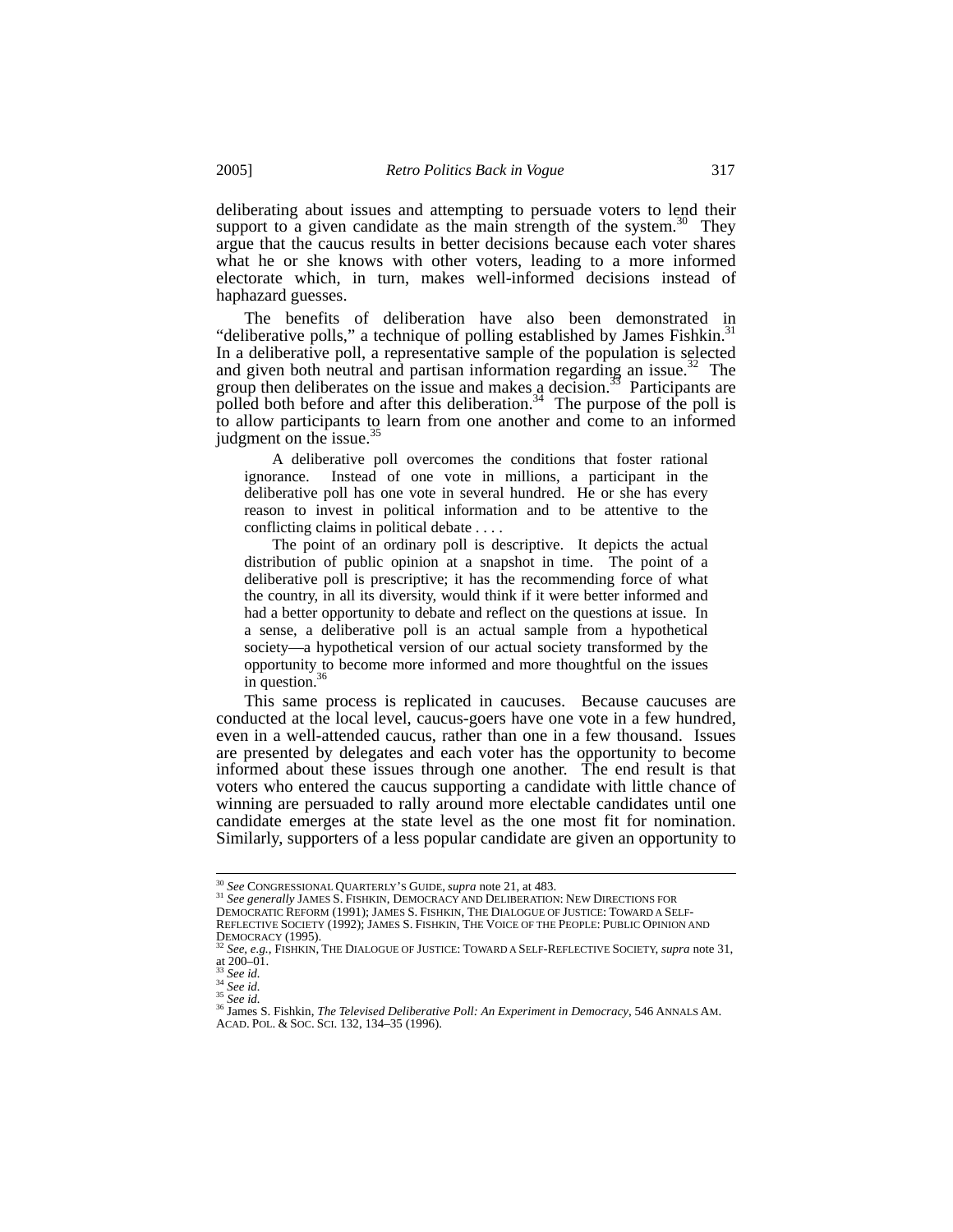share their knowledge with others as they attempt to rally support for their own candidate. Some voters change their minds based on new information gained through the deliberation process of the caucus, making better decisions as a result. $37$ 

In a primary election, by contrast, registered voters choose the candidate for the party's nomination by voting through secret ballot.<sup>38</sup> Eligibility to participate in a party's primary generally depends on whether it is open or closed.<sup>39</sup> In a closed primary, a registered voter may vote only in the election for the party with which that voter is affiliated.<sup>40</sup> In an open primary, a registered voter can vote in either primary regardless of party membership, but cannot participate in more than one.

## B. TENETS OF MOBILIZATION AND REINFORCEMENT THEORIES

Two competing schools of thought on the Internet's impact on political participation have evolved over a short time. The more optimistic "mobilization" theorists postulate that the Internet will greatly increase participation in the political process.<sup>41</sup> On the other hand, the more measured "reinforcement" theorists postulate that the Internet "will strengthen, but not radically transform, existing patterns of political participation."<sup>42</sup>

#### 1. *Mobilization Theories*

Proponents of mobilization theories "proclaim that 'the Internet offers a potential for direct democracy so profound that it may well transform not only our system of politics but our very form of government."<sup>43</sup> The argument is that the Internet increases the amount of information readily available to the average citizen while simultaneously giving him or her more control over what information is received.<sup>44</sup> Previously passive, this revitalized class of informed citizenry is expected to become politically active as a result of this improved access to information.<sup>4</sup>

During the run-up to the 2004 presidential primary season, interest in the Internet's ability to mobilize the masses was renewed as a result of the Dean campaign's success in cyberspace.<sup>46</sup> With the help of the Internet, the

<sup>&</sup>lt;sup>37</sup> *See id.* 38 *See* CONGRESSIONAL QUARTERLY'S GUIDE, *supra* note 21, at 480. 39 *See id.* There are also semi-open primaries in which only voters registered as independents can choose which primary they wish to partic

choose which primary they wish to participate in. *Id.*<br><sup>40</sup> See id.<br><sup>41</sup> See Norris, *supra* note 13, at 60. See generally Elizabeth Garrett, *Political Intermediaries and the*<br>*Internet "Revolution,"* 34 LOY. L.A. L. REV theory).<br> $42$  See Norris, *supra* note 13, at 60.

<sup>43</sup> Garrett, *supra* note 41, at 1055 (quoting Dick Morris, *Direct Democracy and the Internet*, 34 LOY.<br>L.A. L. REV. 1033, 1033 (2001)).

<sup>&</sup>lt;sup>44</sup> See RICHARD DAVIS, THE WEB OF POLITICS: THE INTERNET'S IMPACT ON THE AMERICAN POLITICAL SYSTEM 21 (1999).

<sup>&</sup>lt;sup>45</sup> *See id.* at 21–22.<br><sup>46</sup> *See* Scott Duke Harris, *MoveOn.org*, L.A. TIMES MAG., Feb. 29, 2004, at 22; Robbie Hudson, *Web as the Voters' Weapon*, SUNDAY TIMES (London), Jan. 25, 2004, at 14; Samantha M. Shapiro, *The Dean Connection*, N.Y. TIMES MAG., Dec. 7, 2003, at 56.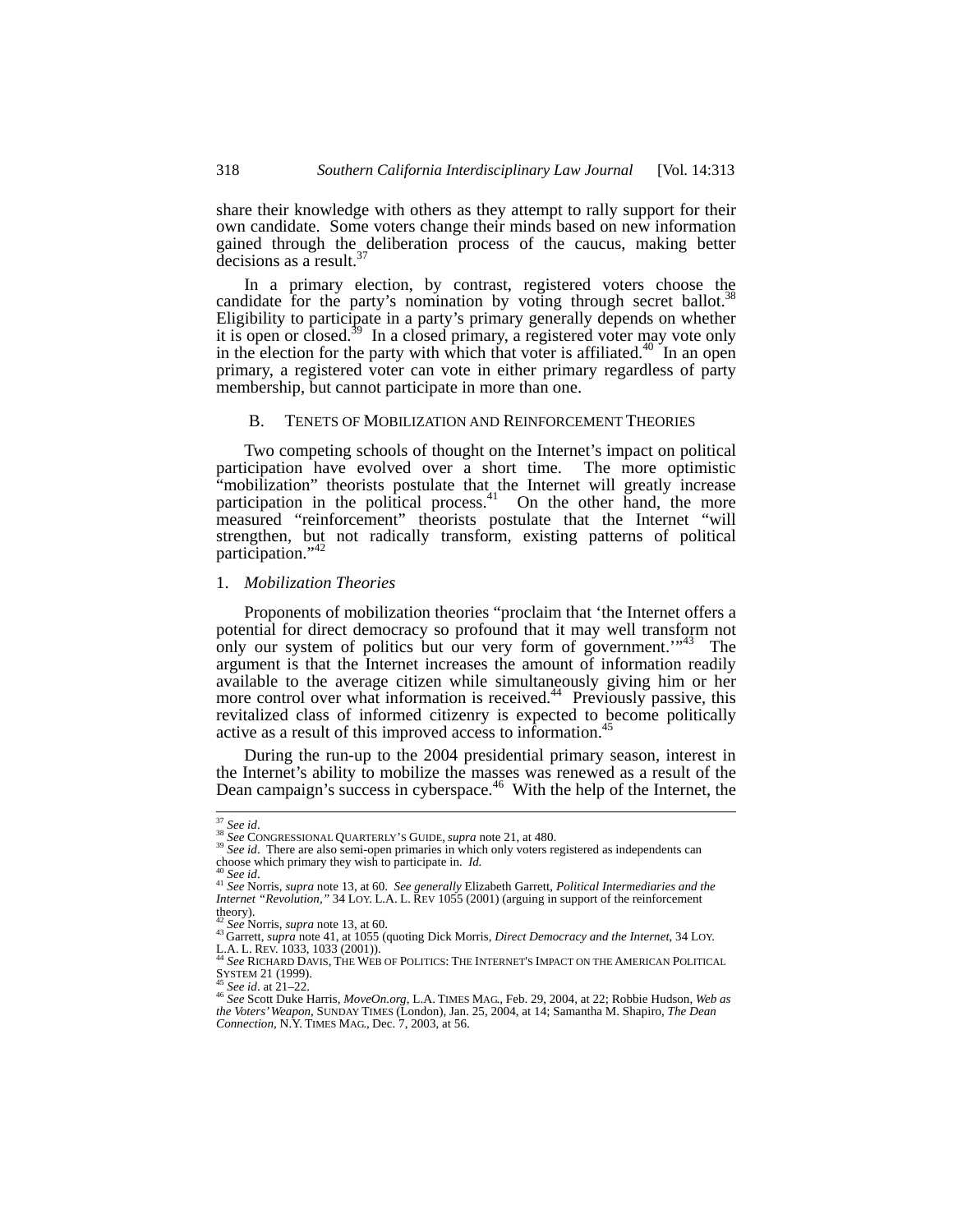Dean campaign raised \$25 million by December 2003, mostly through small checks written by individuals, earning him the positions of top Democratic fundraiser and early front-runner.<sup>47</sup> Ultimately, Dean was unsuccessful in his bid to win the Democratic Party's nomination, but nonetheless, the success of his Internet campaign is notable.<sup>48</sup> In addition to helping Dean raise significant amounts of money from nontraditional sources—twenty-five percent of his donations came from people under the age of thirty—the Internet helped Dean actually build his campaign.<sup>49</sup> MeetUp.com, a website that arranges in-person meetings for people with similar interests, arranged a few meetings between Dean and his supporters:

MeetUp  $\ldots$  wanted a presidential campaign to embrace its product.  $\ldots$ [I]t persuaded Joe Trippi, Dean's campaign manager, to arrange some meetings. After a few Dean MeetUps, widely publicized by this active peer-to-peer community, 180,000 supporters are now [as of January 2004] registered online.<sup>50</sup>

"[MeetUp] takes its inspiration from books like 'Bowling Alone,' by Robert D. Putnam, about the decline of American public life."<sup>51</sup> The website makes it easier to prescreen whom you meet, increasing the bang for your buck when you go out to socialize, thus helping to reverse the "decline of American public life."52 Perhaps the best testimony to MeetUp.com's power to mobilize groups is the rapid speed with which other campaigns embraced the site. John Kerry, Wesley Clark, and both the Democratic and Republican parties have used MeetUp.com to organize meetings for supporters and members.<sup>33</sup>

Dean's Internet supporters did more than register on a website and donate money; they donated their time, energy, and the names and e-mail addresses of their friends.<sup>54</sup> DeanLink, which mimics Friendster,<sup>55</sup> for example, allowed Dean's supporters to link to one another and invite friends to join the virtual community.<sup>56</sup> DeanSpace, created by a group of one hundred volunteer programmers, allowed unofficial Dean websites to communicate with each other and copy each others' content.<sup>57</sup> This enabled the unofficial websites to update content more frequently during the campaign and provided a "dashboard" for the campaign to track patterns and determine what content was the most popular.<sup>58</sup>

<sup>&</sup>lt;sup>47</sup> See Shapiro, *supra* note 46.<br><sup>48</sup> See Hudson, *supra* note 46.<br><sup>50</sup> See Hudson, *supra* note 46.<br><sup>50</sup> See Hudson, *supra* note 46.<br><sup>51</sup> See Hudson, *supra* note 46.<br><sup>52</sup> See Shapiro, *supra* note 46.<br><sup>53</sup> See genera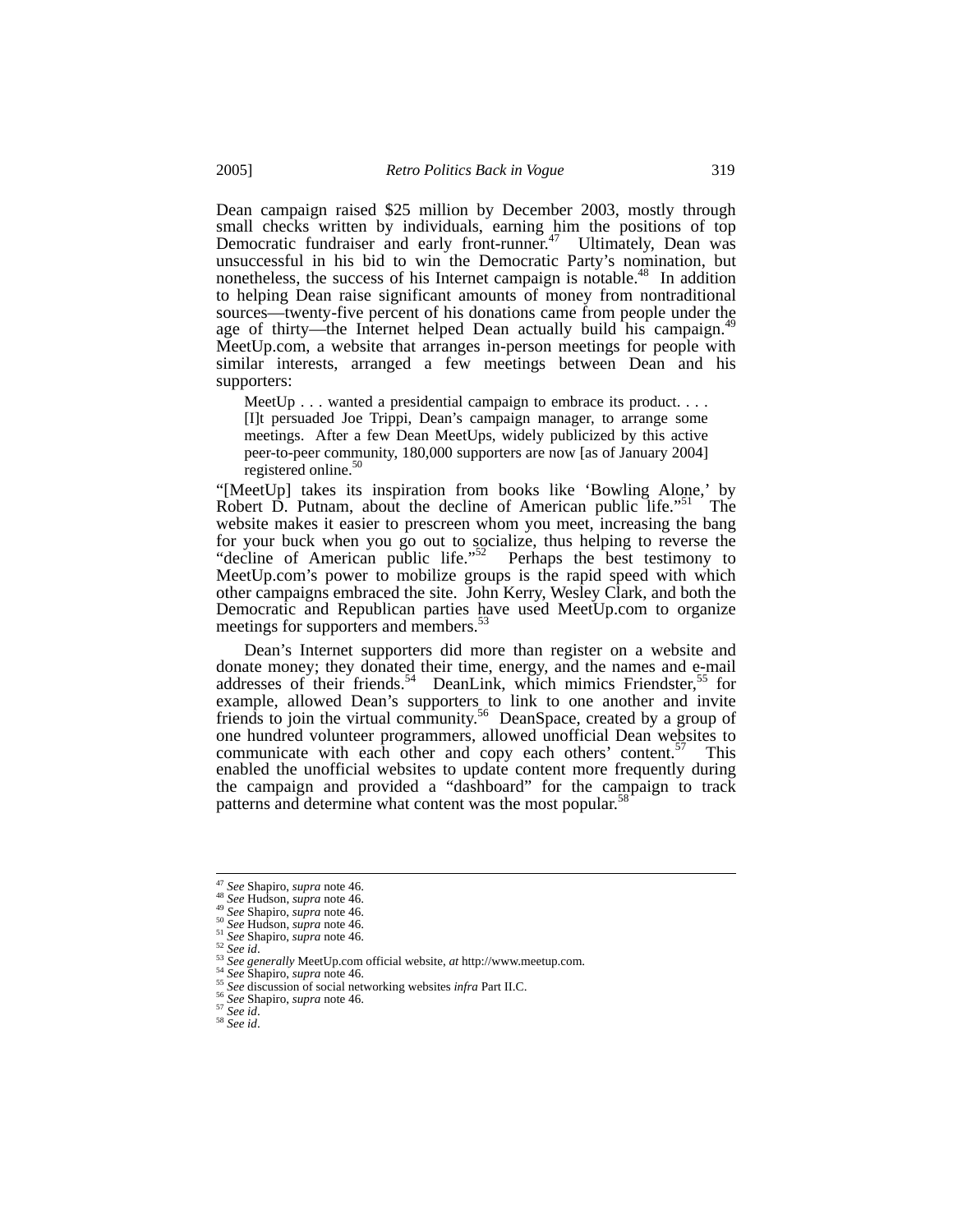MoveOn.org, an online issues advocacy group, is another website that has gained the attention of political and Internet analysts.<sup>59</sup> The website organizes information on political issues and then finds ways to get its almost two million members involved. $60$  For example, the left-leaning site held a "Bush in 30 Seconds" contest, which asked members to produce and submit a thirty-second ad about the Bush administration.<sup>61</sup> Visitors to the site voted for the best ad and contributed a total of \$1 million to buy airtime for the winner during the 2004 Super Bowl.<sup>62</sup> However, the CBS network refused to air it because it violated the network's long-standing policy against running controversial issue ads. MoveOn.org called on the public to contact local CBS affiliates and ask the network to run all issue ads, without favoritism.<sup>63</sup> The result—in the first twenty-four hours, more than 200,000 e-mails had been sent to CBS headquarters and thousands of calls placed to local affiliates—is a testament to the site's ability to mobilize voters, and explains why it has recently been the subject of dozens of newspaper articles.<sup>64</sup>

#### 2. *Reinforcement Theories*

By contrast, reinforcement theorists argue that an "active, informed electorate gathering information and expressing opinions electronically is accurate for some individuals—those who are already politically interested and motivated."<sup>65</sup> According to reinforcement theorists, the faulty According to reinforcement theorists, the faulty assumption underlying mobilization theories is that there has been a dramatic change in human behavior.<sup>66</sup> "As Russell Neuman has noted, 'the mass citizenry, for most issues, simply will not take the time to learn more or understand more deeply, no matter how inexpensive or convenient further learning may be.<sup> $,567$ </sup> The more measured conclusions reached are that the Internet will "offer[] new possibilities to provide all voters with shortcuts to improve their competence at election time . . . expand access to information . . . and it will engage some interested citizens in new forms of political interactions."<sup>68</sup> However, because "Internet activists are selfselecting, the Internet does not change people,"<sup>69</sup> and will not "radically transform existing patterns of political participation."<sup>70</sup>

<sup>&</sup>lt;sup>59</sup> A study released by Washington, D.C.-based Center for Social Media at American University noted that one of the most visible signs of the upsurge in online political participation "has been Howard Dean's online presidential campaign and such sites as MoveOn.org." Erin Ailworth, *On the Web, Gen-Y* 

<sup>&</sup>lt;sup>60</sup> See Harris, supra note 46.<br><sup>61</sup> See id.<br><sup>62</sup> See If the Kids in the MoveOn.org Voter Fund Ad Were YOUR Kids, Would You Want Them to Watch *These Other Super Bowl Ads?*, MoveOn.org, Jan. 23, 2004, *available at* http://www.moveon.org/press/ pdfs/Super%20Bowl%20controversial%20ads.pdf.<br><sup>63</sup> See id.<br><sup>64</sup> See id.

<sup>&</sup>lt;sup>65</sup> DAVIS, *supra* note 44, at 23.<br>
<sup>66</sup> See id.<br>
<sup>67</sup> Id.<br>
<sup>68</sup> See Garrett, *supra* note 41, at 1069.<br>
<sup>69</sup> KEVIN HILL & JOHN HUGHES, CYBERPOLITICS 44 (1998).<br>
<sup>70</sup> See Norris, *supra* note 13, at 60.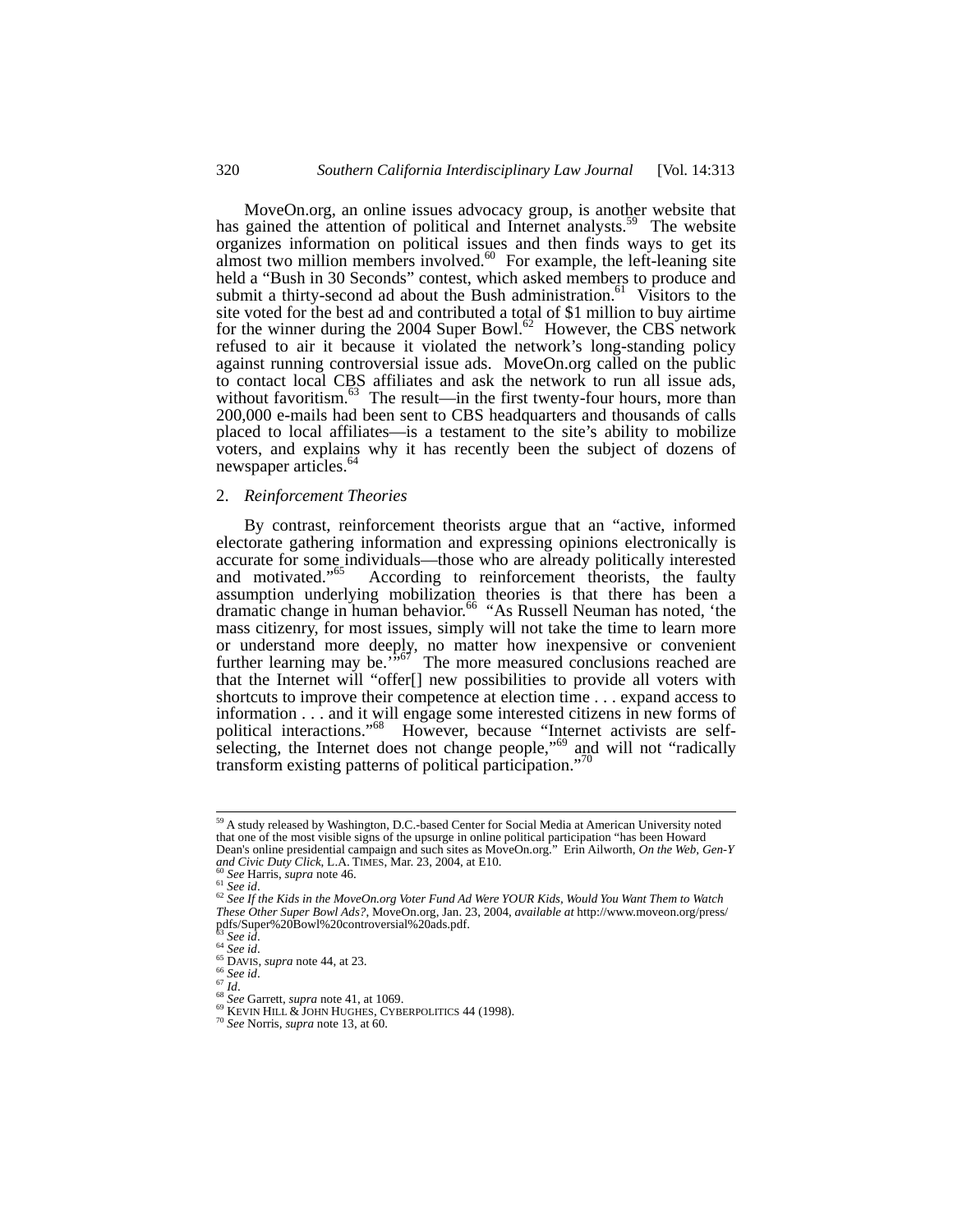Howard Dean's rise captured imaginations and analysts' attention because it offered dramatic evidence that the Web can be a powerful electioneering tool. But his inability to win the party's nomination "shows how hard it is to translate internet hype into real-world success."<sup>71</sup> In 2003, Kerry was the presumed front-runner in the race for the Democratic Party's nomination. When Dean, once described by the chairman of the Democratic Leadership Council as detrimental to the Democratic Party, emerged as the front-runner late in the year, it stunned the political community and forced Kerry to shake up his campaign. In November, Kerry fired his campaign manager, "a reflection of his fall from frontrunner to underdog in the Democratic presidential race,"<sup>72</sup> and began to develop his Internet campaign.<sup>73</sup> Although his Internet presence never rivaled that of the Dean campaign's, Kerry secured the nomination with almost a clean sweep of the contests held.<sup>74</sup> By the first week of March 2004, he was the presumptive nominee, and all other viable candidates had withdrawn from the race.<sup>75</sup> In hindsight, the indications that the Internet "might prove a tipping point" were arguably premature, and Kerry's win seems to reinforce that theory. Nevertheless, the arguments made by mobilization theorists may be bolstered by the remarkably close campaign Kerry was able to run after adopting many of Dean's techniques—not only did Kerry raise more than any other Democratic candidate ever, he even outpaced Bush's fundraising efforts at times, a true feat for a Democrat challenging an incumbent Republican president.<sup>16</sup>

#### C. SOCIAL NETWORKING WEBSITES

"Dean's campaign—with its grassroots use of blogs, meeting setup services and fund-raising Web sites—established a template that winning candidates copied, after Dean opened his mouth the wrong way and imploded."<sup>77</sup> Kerry's fundraising success, based upon Dean's model, has forced pundits to take another look at the Internet's ability to transform politics. This time the focus is on the power of social networking websites, such as Friendster.com and MoveOn.org, which have cropped up in recent years.<sup>78</sup> In each of these online communities, "users link with their friends and friends of friends—to date, or to find jobs or apartments."79 This Note focuses mainly on the Friendster model, although observations about Friendster are generally true of many social networking sites.

<sup>&</sup>lt;sup>71</sup> *See* Hudson, *supra* note 46.<br><sup>72</sup> *See Jim Drinkard, Kerry Fires Campaign Manager to Invigorate Bid, USATODAY, Nov. 11, 2003, at*<br>10A.

<sup>10</sup>A.<br><sup>73</sup> See Democrats' Effort to Catch Up with Dean on Internet Fundraising Noted, BULLETIN'S<br>FRONTRUNNER, Oct. 8, 2003.

<sup>&</sup>lt;sup>74</sup> See id.<br><sup>75</sup> See id.<br><sup>75</sup> See id.<br><sup>76</sup> See Jonathan D. Salant, *Kerry Raised \$233 Million, Most Ever for A Democrat*, BLOOMBERG.COM, available at http://quote.bloomberg.com/apps/news?pid=71000001&refer=top\_world\_news&  $=$ aJF2nAN8KSBg (last visited Feb. 1, 2005).<br> $\frac{77}{2}$  Larry Dignan, *Marketing Of The President 2008*, BASELINE, Nov. 3, 2004.

<sup>78</sup> See Victoria Murphy, *You're Not My Friendster*, FORBES, Dec. 8, 2003, at 58.<br><sup>79</sup> *Id*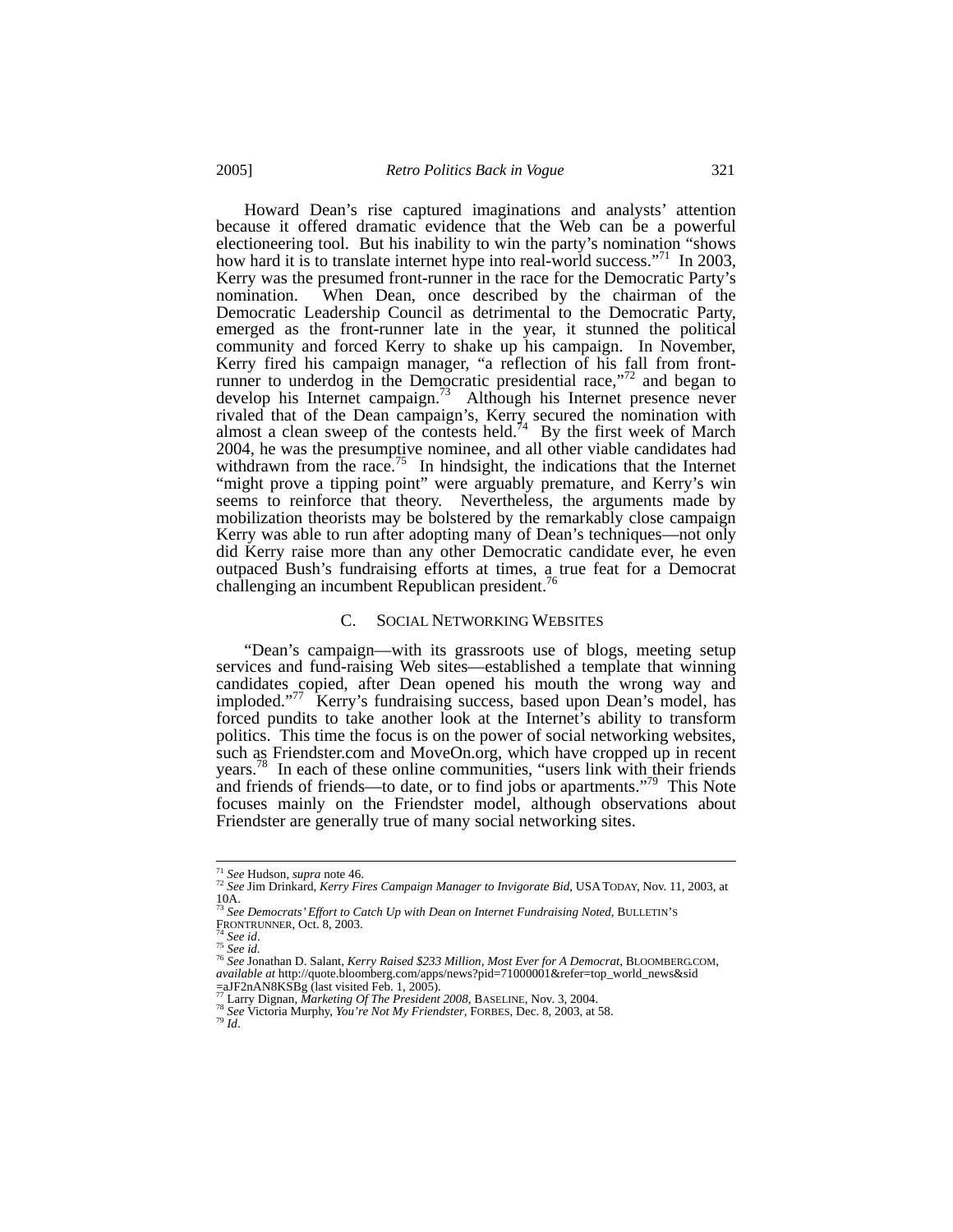The way Friendster works is simple. First, users create profiles of themselves, and then they link to their friends' profiles, or ask their nonmember friends to join.<sup>80</sup> The exact mechanics of Friendster are not extremely important because the virtual caucus concept this Note proposes is only loosely based on the Friendster model. What is important to note is that a member can log on to Friendster and read what his or her friends, their friends, and the friends of their friends' friends, have to say about themselves and each other.<sup>81</sup> Members separated by less than four degrees of separation can send each other messages through Friendster without having to know, or ever learning, the other person's e-mail address. Friends that are directly connected can either send each other messages or post messages to bulletin boards for all of their friends to see.<sup>8</sup>

Since its launch, Friendster has experienced tremendous success by several different measures.<sup>83</sup> Its meteoric rise in popularity helps predict how quickly voters would be willing to accept virtual caucuses modeled on social networking websites. Around 5.3 million users have joined Friendster in less than one year,  $84$  despite the fact that the company spends no money on marketing.<sup>85</sup> According to Nielsen/NetRatings, users spent nearly two hours on Friendster's site in October as compared to thirty-five to fifty-five minutes on more traditional dating websites.<sup>86</sup> Socialnetworking sites have attracted more than \$40 million in venture-capital money between the fall of  $2003$  and February  $2004$ ;<sup>87</sup> Friendster itself raised \$13 million in its first round of venture-capital fundraising in October 2003.<sup>88</sup> And, perhaps the best indication of its success: Friendster has been copied over and over again by such established Internet players as Google, with others such as Microsoft currently looking into the phenomenon.<sup>89</sup>

## D. THE VOTING RIGHTS ACT

Although social networking sites are becoming increasingly popular, before they can be used in any type of election they must first pass the test of the Voting Rights Act of 1965 ("VRA"). The VRA made unlawful any laws or tactics that proscribed political participation by nonwhites.<sup>90</sup> Four years later, the Supreme Court held that the VRA protected not only the

<sup>80</sup> *See Friendster Website*, *at* http://www.friendster.com<br><sup>81</sup> *See id.* 82 *See id.* 83 *See id.* 83 Many recent articles point out the failure of social networking websites to successfully transform their business model from a free service to a pay service. See, e.g., John C. Dvorak, The New Networking<br>Crock, PC MAG, Feb. 11, 2004. Because the point of virtual caucuses is to attract voters, not generate a profit, the success of these websites as a pay service is not relevant. Their ability to attract participants,

on the other hand, is relevant.<br><sup>84</sup> See Leanne Potts, Won't You be my FRIENDSTER?, ALBUQUERQUE J., Feb. 15, 2004, at E8.

<sup>&</sup>lt;sup>85</sup> See Lim Hopkins, *Investors Court Social-Networking Sites*, USA TODAY, Dec. 9, 2003, at 3B.<br><sup>86</sup> See Jan Hopkins, *Investors Court Social-Networking Sites*, USA TODAY, Dec. 9, 2003, at 3B.<br><sup>87</sup> See Jane Black, *The Pe* 

<sup>90</sup> *See* VOTING RIGHTS ACT OF 1965, 42 U.S.C. § 1971(a) (2004).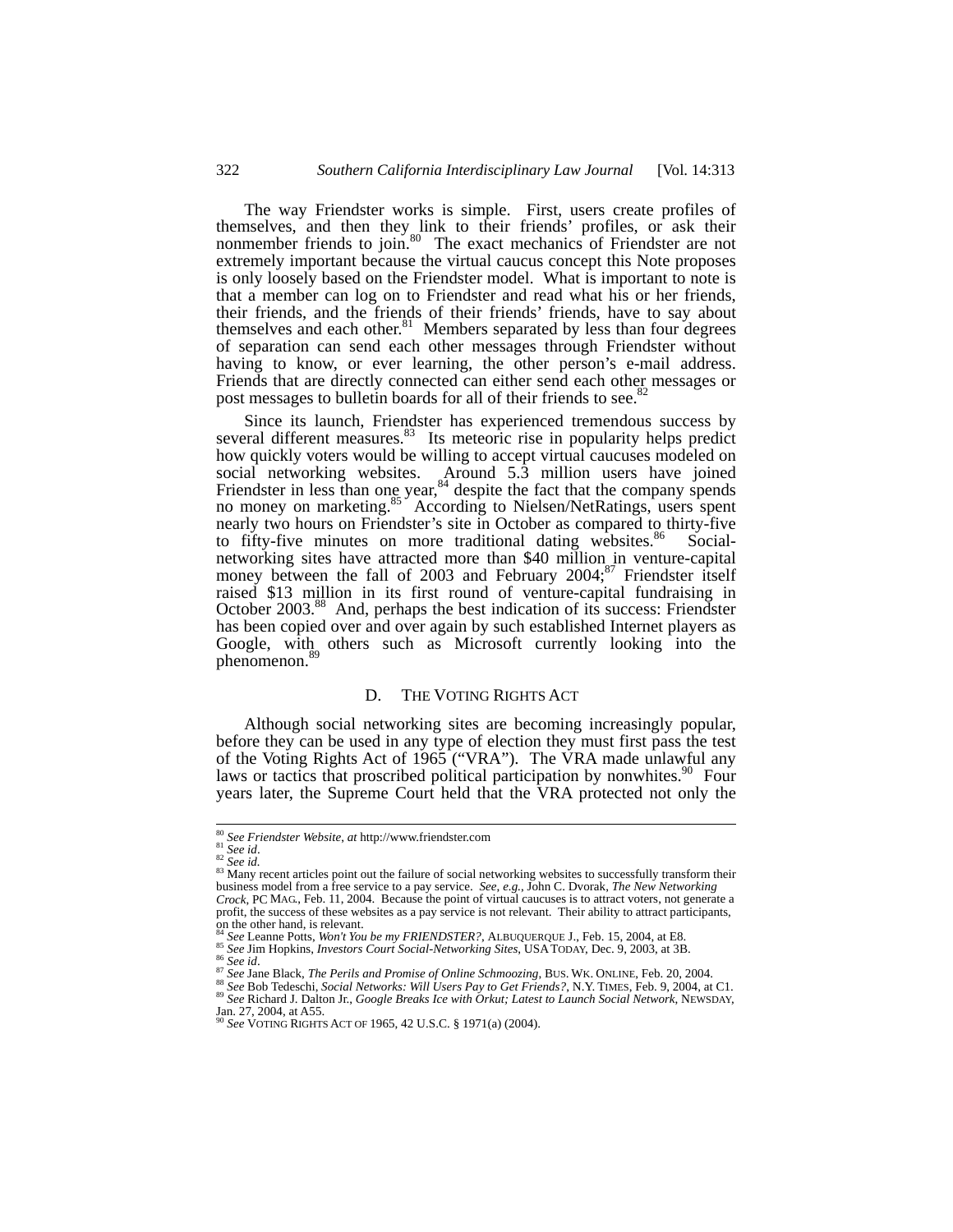right to vote, but also against the systematic dilution of the voting power of racial minorities by means of changes to election systems.<sup>91</sup> The court made clear that the right to vote can be affected not only by an absolute prohibition on casting a ballot, but also by a dilution of voting power.<sup>9</sup>

There is more to the right to vote than the right to mark a piece of paper and drop it in a box or the right to pull a lever in a voting booth. The right to vote includes the right to have the ballot counted. . . . It also includes the right to have the vote counted at full value without dilution or discount. . . . That federally protected right suffers substantial dilution . . . [where a] favored group has full voting strength . . . [and] [t]he groups not in favor have their votes discounted.<sup>93</sup>

"The Reynolds decision [quoted above] is significant because it recognized 'vote dilution' as a new cause of action . . . ."94 This cause of action has since been used to challenge various changes in voting methods, including the implementation of Internet voting. Opponents argue that Internet voting violates the VRA by diluting the voting power of minorities in relation to whites because of the unequal access to the Internet that whites enjoy over minorities (this gap is often referred to as the "digital divide").<sup>95</sup> Summarized, the argument is that because the electronic constituency is still fairly elitist, a large segment of the voting population may be unable to participate in the political process if politicians are elected only by the Web-enabled.<sup>96</sup> Phrased in this way, the analogy of Internet voting to the more obvious VRA violations (such as extremely inconvenient siting of polling places or the imposition of poll taxes) that the Act was enacted to prevent seems compelling.

Two sections of the VRA are particularly relevant to Internet voting challenges: Section 2, which states that no one can be denied the right to vote based on race, color, or previous condition of servitude; and Section 5, which states that Alabama, Georgia, Louisiana, Mississippi, South Carolina, Texas, Virginia, and parts of Alaska, Arizona, Hawaii, Idaho, and North Carolina must submit any voting changes to the Department of Justice for "preclearance" before any such change can take effect. $97$  These changes can include, but are not limited to: changing the location of a polling place, changing an elected position to an appointive one, and changing the existing voting system.<sup>98</sup> If the Department of Justice determines that a change dilutes or weakens the voting strength of minority

<sup>&</sup>lt;sup>91</sup> *See* Allen v. State Bd. of Elections, 393 U.S. 544, 563–71 (1969).<br><sup>92</sup> *See id.* at 569. <br><sup>93</sup> Reynolds v. Sims, 377 U.S. 533, 555 (1964) (quoting Justice Douglas, dissenting, in South v. Peters, 339 U.S. 276, 279). 94 Jeffrey P. Lisenby, *Racial Politics Alive and Well in Alabama: The Impact of Recent Voting Rights* 

*Decisions on Alabama's Electoral Districts*, 46 ALA. L. REV. 641, 646 (1995). 95 *See Arizona Democrats Point and Click for a Presidential Nominee*, CNN.com, Mar. 10, 2000,

*available at* http://edition.cnn.com/2000/ALLPOLITICS/stories/03/10/net.vote/index.html. 96 *See* Don MacLeod, *From the Editor: Vote for Online Elections*, INTERNET LAW RESEARCHER, Mar.  $2000$ , at 2.

<sup>&</sup>lt;sup>97</sup> See Fred McBride, *You've Got Mail: Voting Rights Myth Over the Internet*, *at* http://www.fairvote.org/vra/myths.htm (last visited Feb. 1, 2005).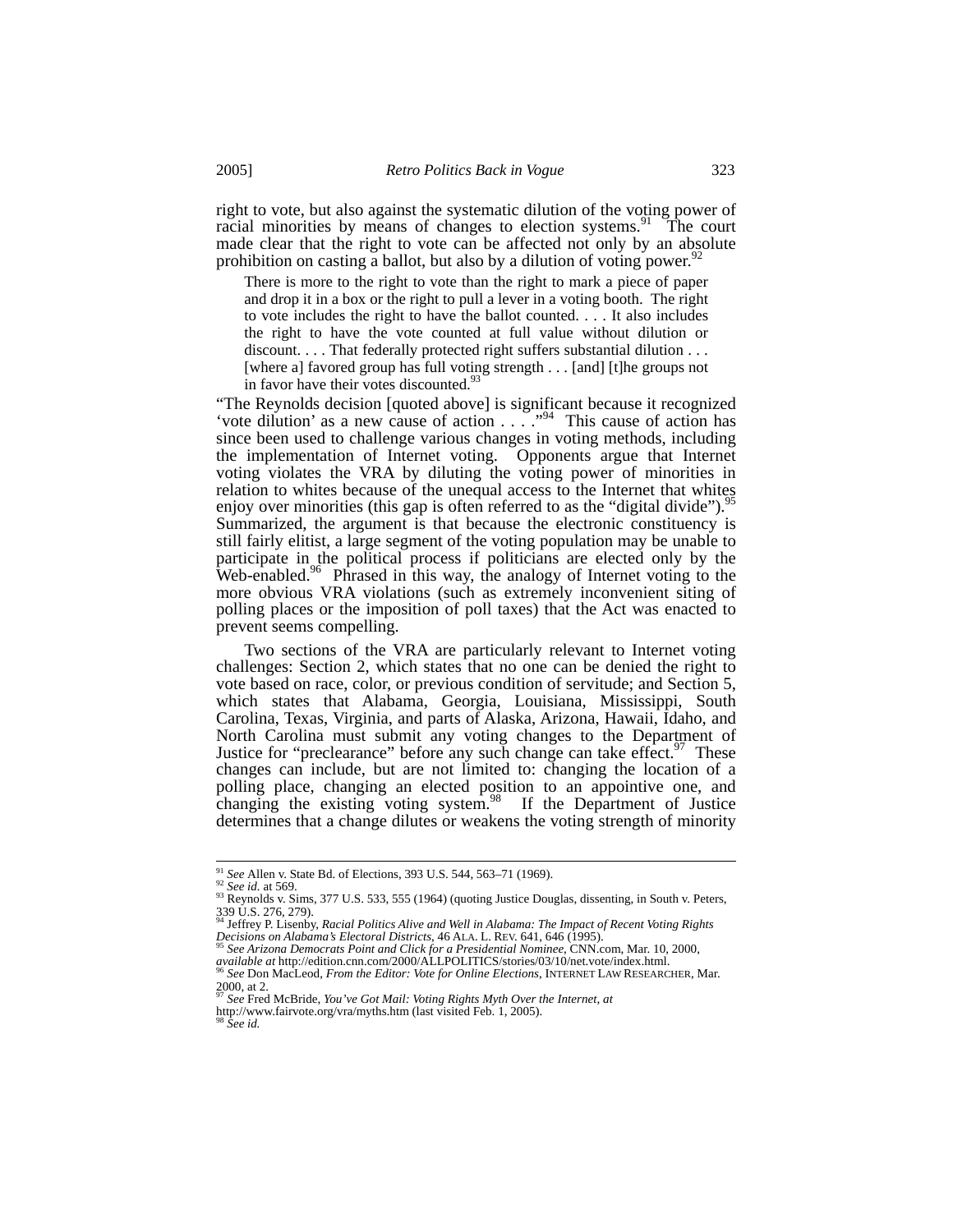voters, it can refuse to grant the necessary clearance.<sup>99</sup> Section 5 is set to expire in 2007, while Section 2 has no expiration date.<sup>100</sup>

We are unlikely to see a Supreme Court decision directly addressing the legality of using Internet voting in the near future. A case challenging the use of the Internet during the 2000 Arizona primary was dismissed at the district court level. Meanwhile challenges to the use of the Internet in the 2004 Michigan caucus are currently being brought directly to the Democratic National Committee ("DNC"), rather than a federal court, for review. No other cases challenging these two uses of the Internet are currently pending. However, the 1976 case *Beer v. United States* is telling.<sup>101</sup> In *Beer*, the city of New Orleans sought a declaratory judgment holding that its plan to reapportion districts did not deny or abridge "the right to vote on account of race or color."<sup>102</sup> In an opinion by Justice Stewart, the Supreme Court articulated the "nonretrogression" principle of Section 5. The Court found that the City's plan actually improved the position of blacks in local elections, and therefore did not violate Section 5 of the VRA:

[T]he purpose of § 5 has always been to insure that no voting-procedure changes would be made that would lead to a retrogression in the position of racial minorities with respect to their effective exercise of the electoral franchise.

It is thus apparent that a legislative reapportionment that enhances the position of racial minorities with respect to their effective exercise of the electoral franchise can hardly have the "effect" of diluting or abridging the right to vote on account of race within the meaning of § 5. We conclude, therefore, that such an ameliorative new legislative apportionment cannot violate § 5 unless the new apportionment itself so discriminates on the basis of race or color as to violate the Constitution.<sup>103</sup>

*Beer* therefore stands for the proposition that ameliorative measures, changes that are meant to improve the effectiveness of the vote of racial minorities, do not violate Section 5 of the VRA. Applying this reasoning to virtual caucuses, this Note argues that there is compelling evidence to replace the traditional caucus with virtual ones. Because so few nonwhites participate in traditional caucuses, the virtual caucus, with its increased flexibility and anonymity, is in essence an ameliorative effort that can help to improve the "effective exercise of the electoral franchise" by nonwhites.

## III. VIRTUAL CAUCUSES: HOW WOULD THEY WORK?

A virtual caucus would in essence be an online version of the caucus room. All of the functions currently performed within the confines of the caucus room would be available in an online forum. Candidates running for a party's nomination would create a profile listing their positions on

<sup>99</sup> *See id.* <sup>100</sup> *See id.* 101 425 U.S. 130 (1976). 102 *Id.* at 133. 103 *Id*. at 141.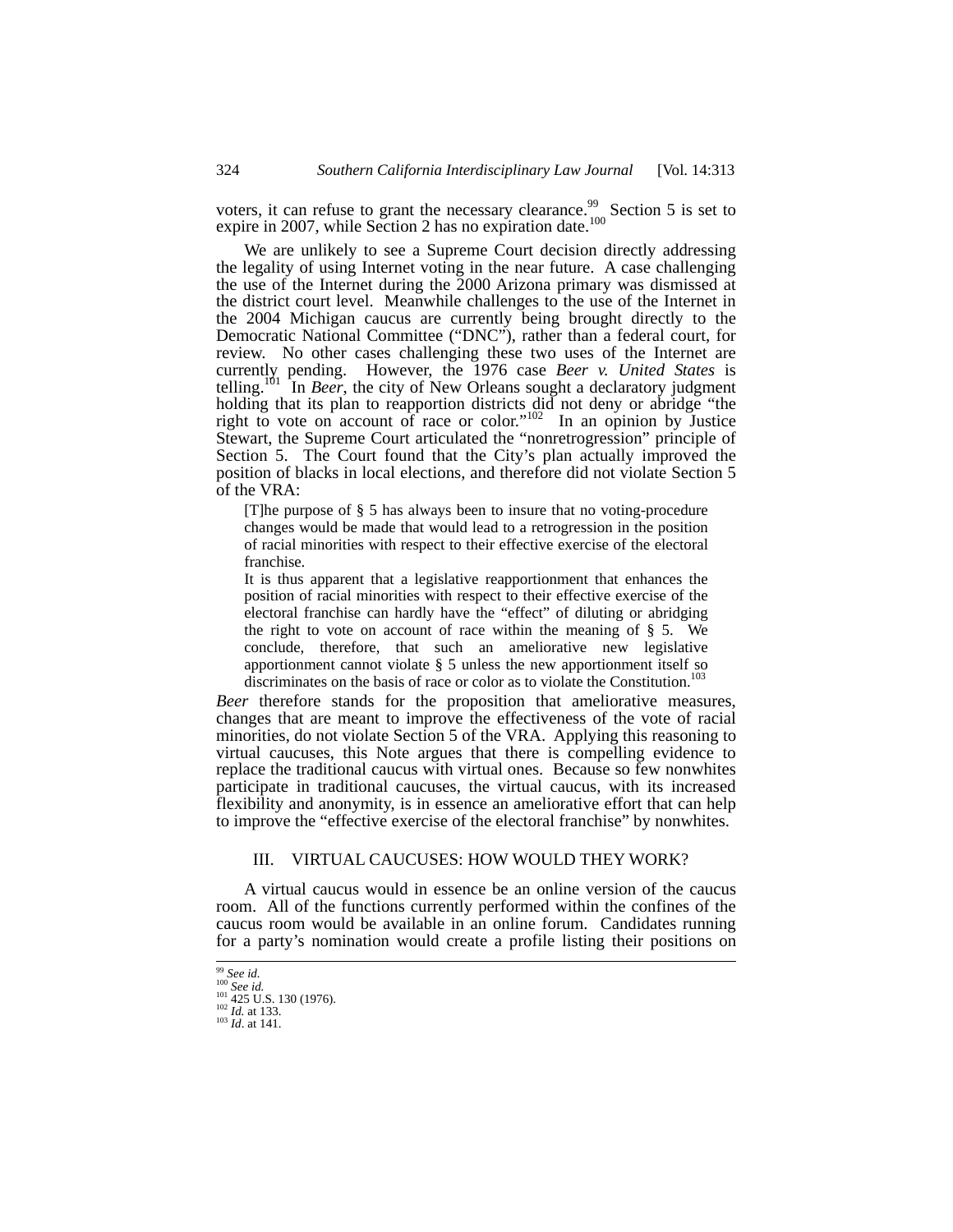issues of interest to participants. Each caucus "participant" could go to the caucus (login to the website), listen to the speeches (read the profiles), and then pick the corner of the room he or she wants to stand in (submit a vote for a candidate). After the initial showing (by 5:00 P.M. on a given day, for example), the convener (Web administrator), would tally the votes and determine which of the candidates received the minimum percentage of votes required to earn at least one delegate, and announce this to the participants. Uncommitted participants would now be able to chat with each other (in chat rooms or through instant messages), post their opinions on bulletin boards, and/or send each other messages in order to strategize and form new alliances.<sup>11</sup>

After some amount of time had elapsed, the administrator (convener) would ask the uncommitted participants to again pick their corners. Alternatively, participants who did not wish to login to the site repeatedly could cast votes at the outset for their first, second, and third choice. If a participant's first-choice candidate received the requisite number of votes to earn a delegate, the administrator would ignore the participant's second and third choices. Otherwise, during the second iteration, the administrator would cast a vote on behalf of the participant for his or her second-choice candidate and so on. If the participant so chooses, he or she could elect the same candidate all three times, or else he or she could choose different candidates in order of preference. The exact number of times this procedure would be repeated can be indeterminate (i.e., repeated until every participant has picked a viable candidate), or can be fixed beforehand.

Three key features of this model deserve special attention. First, although this model incorporates deliberation into the process, it does so without sacrificing anonymity, the benefit of which is discussed in Part IV. Second, although some participants will choose to engage in the iterative process of casting and recasting ballots for candidates, voters may alternatively choose to simply specify their top three choices for candidates in the first instance. This allows political types to engage in the caucus politicking that is so appealing to ideologues, without excluding the more time-constrained participants from the process. Finally, although time-constrained participants from the process. participants cannot learn the identity of other participants, the administrator can access this information for the purpose of confirming votes in the case that fraud is suspected, or to take legally appropriate measures if a participant uses the system to make false or defamatory statements.

<sup>&</sup>lt;sup>104</sup> For a discussion on the adaptability of deliberation to the online environment, see James S. Fishkin, *Deliberative Polling as a Model for ICANN Membership*, *at* http://cyber.law.harvard.edu/rcs/fish.html (last visited Mar. 25, 2004). The key to this part of virtual caucuses is that participants can communicate without revealing their identity. This eliminates, at least to a large extent, the fear of being sanctioned (by one's peers, coworkers, boss, etc., who may be present in the caucus room) for expressing one's political beliefs, while maintaining the "grassroots" element of caucuses often touted as their strongest benefit. *See* discussion *infra* Part IV.D.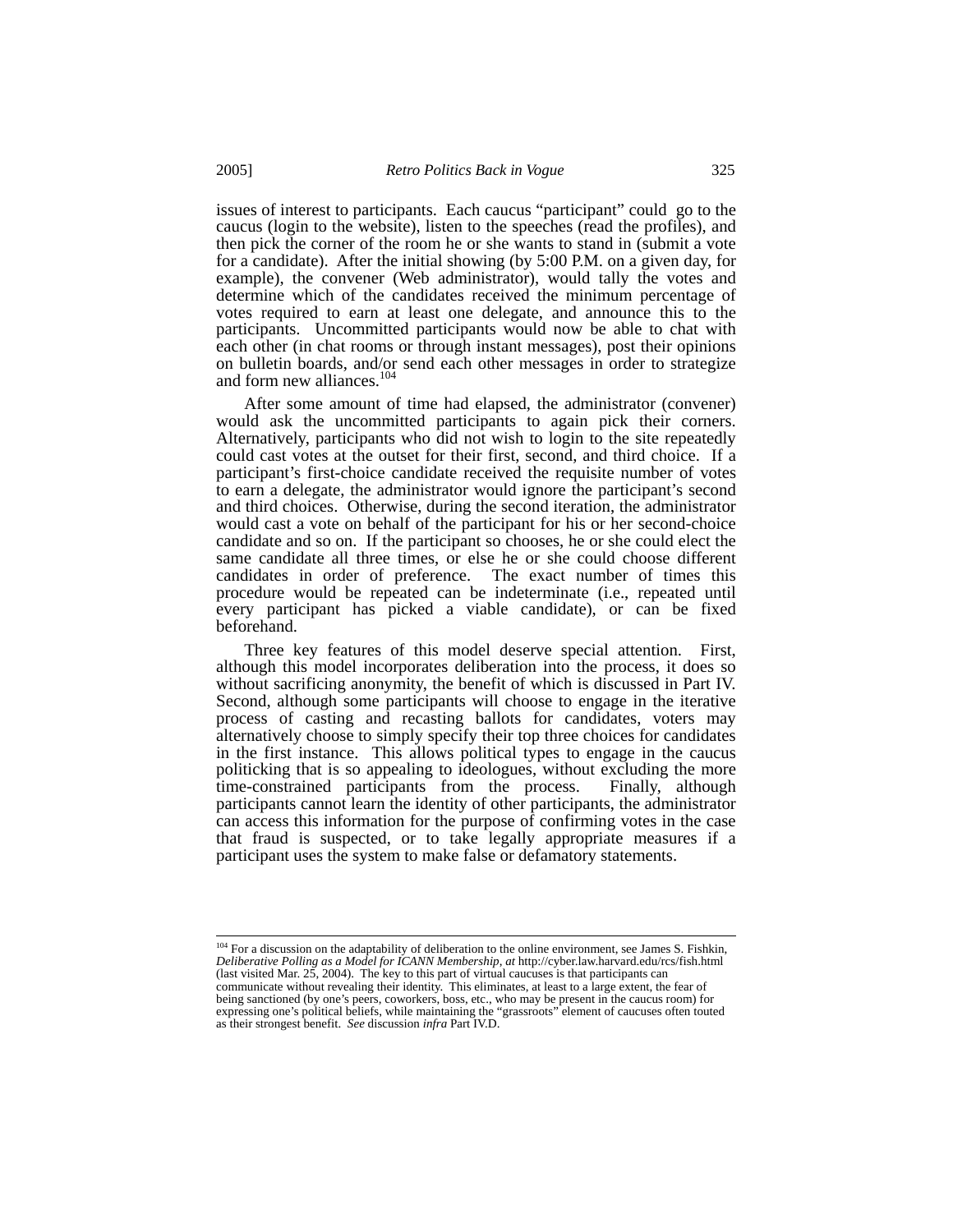## IV. THE VIRTUAL CAUCUS VERSUS THE TRADITIONAL CAUCUS

This Note does not address whether or not unequal access to the Internet violates the VRA if used in a binding election for political office, either as the sole ballot casting method or in combination with other methods. Rather, this Note argues that although the cost of Internet access may be burdensome to some minority groups, this burden must be weighed against that of having to physically attend a party caucus.

If political participation is mapped on a scale, people who are eligible to vote, but do not register, would fall at one extreme, and those who participate in caucuses would fall at the other.<sup>105</sup> (See Figure 1.) If the more measured reinforcement theories better describe the Internet's impact on political activism, the "most politically active" will be early adopters of the virtual caucus. As Figure 1 illustrates, this suggests that the entire group of caucus participants would continue to participate should caucuses become "virtual." Further, to the extent that barriers to participation are removed by the Internet, many people who fall in the "more politically active" group would also participate in virtual caucuses, thereby increasing participation in the process. Finally, if the success of existing social networking websites is any indication of the acceptance of virtual forums, virtual caucuses have a strong chance of attracting the middle-of-the-road political participants as well.



#### **Figure 1: Political Activism**

<sup>&</sup>lt;sup>105</sup> This depends, in part, on how difficult registration procedures are in the eligible voter's state.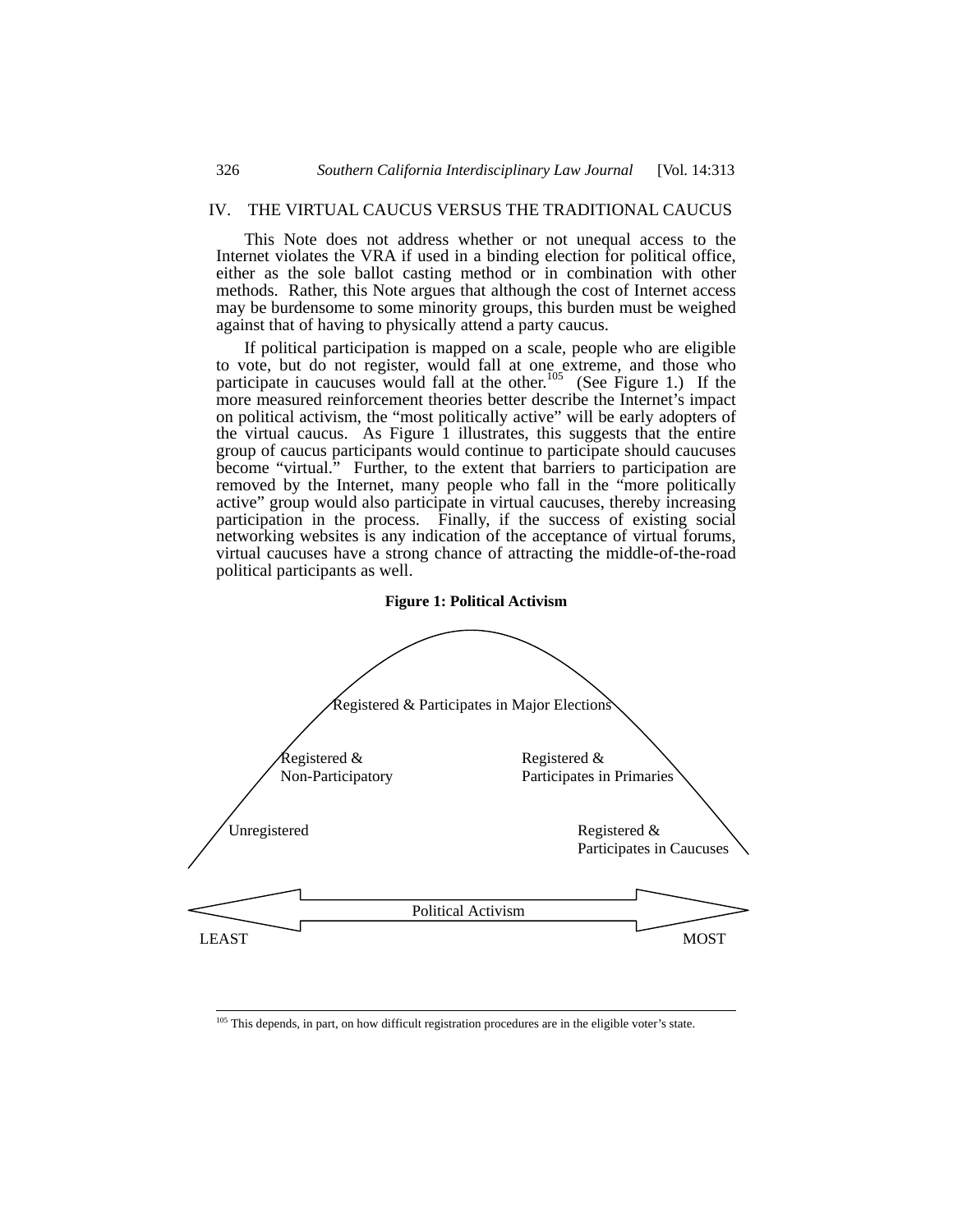Put another way, as the total cost of participating in a caucus is reduced for an individual, he or she will become more likely to participate in one. A given individual's disposition to participate in the political process will obviously vary from person to person, with some individuals being predisposed to participating heavily, and others not at all. Therefore, if individual political activism is understood to fall along a continuum, its shape would be a rough bell curve. (See Figure 1.) The bell-curved shape of political participation can be seen in current participation trends: some voting-age citizens do not register to vote; some register to vote but do not participate in elections; most register to vote and participate in major elections; few citizens actually participate in primaries; and even fewer participate in caucuses.<sup>106</sup> As transaction costs are reduced for a particular individual, that individual is more likely to move towards more active political participation.<sup>107</sup> Conversely, as costs increase, an individual is more likely to move away from political participation.<sup>108</sup> The magnitude of movement in either direction along the continuum will correlate to the magnitude of the increase or decrease in transaction costs, although not necessarily by a one-to-one ratio.

If this is true, then the key to increasing participation by certain demographic groups is to decrease the cost of participation for that group, without increasing costs for other groups or, perhaps just as important, without decreasing costs for majority groups to a greater extent. Additionally, under the VRA, the more severe the disparity of voting access resulting from a challenged practice, the more likely the challenged practice is to be struck down.<sup>109</sup> Therefore, the greater the cost of Internet access in comparison to the cost of attending a traditional caucus, and the greater the disparity of voting access that results because of it, the more likely it is to violate the VRA.

It follows, then, that the chief inquiry into virtual caucuses is whether the cost of Internet access is greater than, equal to, or less than the cost of attending a traditional caucus. The answer to this question depends on how the term "cost" is defined. At first blush, the cost of attending a caucus may appear to be free (certainly, within one's party, anyone can attend a caucus free of charge), while the Internet is a pay service which can cost up to twenty dollars a month for dial-up service, excluding the cost of the computer itself. But understanding costs in this way is overly simplistic.

Although opponents of Internet voting are rightly concerned with the burden that the cost of Internet access places on a minority voter, this cost is only one side of the equation. A fair comparison must take this cost and compare it to the costs associated with attending a caucus to determine whether or not minority voters are truly disadvantaged at a disproportionate

 <sup>106</sup> *See* U.S. CENSUS BUREAU, VOTING AND REGISTRATION IN THE ELECTION OF NOVEMBER 2000 (Feb.

<sup>2002),</sup> *available at* http://www.census.gov/prod/2002pubs/p20-542.pdf [hereinafter CENSUS REPORT]. 107 *See* Mark S. Bonchek, *Grassroots in Cyberspace: Using Computer Networks to Facilitate Political Participation*, at §§ 5.1–5.3 (1995), *available at* http://www.organizenow.net/techtips/bonchekgrassroots.html.<br><sup>108</sup> See id.

<sup>108</sup> *See id*. 109 *See* discussion of the Voting Rights Act *supra* Part II.D.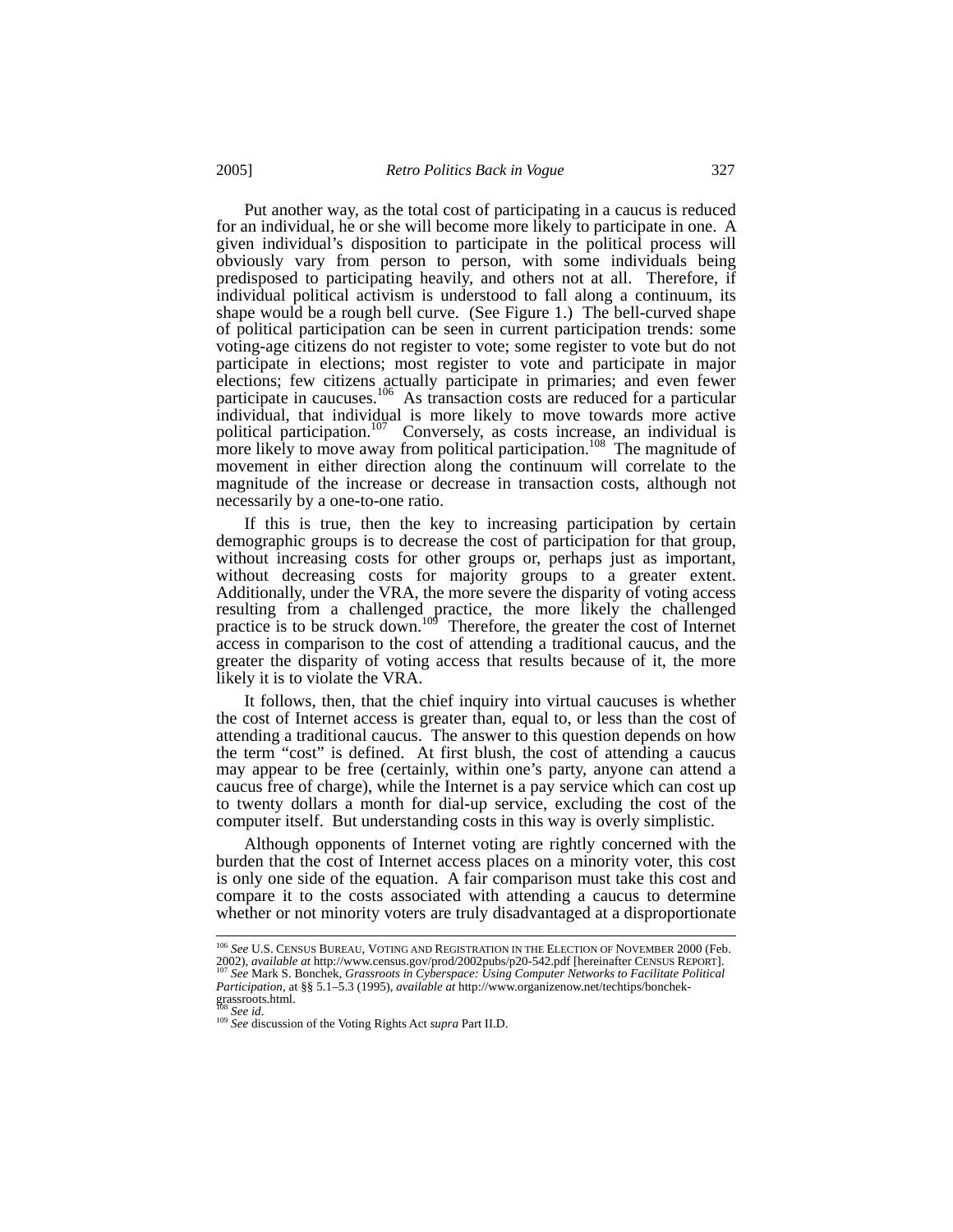level. The "cost" of attending a caucus can be economic in nature: a participant may have to take time off from work, hire a babysitter, or pay for transportation in order to attend the caucus. But economic costs are not all the costs involved—the costs of attending a caucus can also be social and psychological in nature. For example, an eligible participant may fear being sanctioned for expressing his or her political beliefs, going to an unknown person's home, being embarrassed in front of his or her peers, being embarrassed in front of people that are more affluent, more educated, or members of a different race, and so on. Further, participants that do not speak English may be unwilling, and in fact unable, to participate in a caucus at all. Potential participants weigh these social and psychological costs, in addition to the economic costs of attending a caucus, against the perceived economic, social, and psychological benefits of participating in a caucus when deciding whether or not to attend.

Of course, there are similar factors that must be considered when calculating the cost of using the Internet. For example, there is the cost of the service, the cost of the hardware, the value of the time spent on the Internet and, if the participant does not have access to the Internet at his or her home, there is the value of the additional time spent seeking out an Internet connection. Table 1 compares certain attributes of the current system to the proposed virtual caucus.

| Table 1: The Traditional Caucus Versus the Virtual Caucus Format |                                                                                                                        |                                                                                                                                               |                                                                                                                                                                                                                                  |  |  |  |
|------------------------------------------------------------------|------------------------------------------------------------------------------------------------------------------------|-----------------------------------------------------------------------------------------------------------------------------------------------|----------------------------------------------------------------------------------------------------------------------------------------------------------------------------------------------------------------------------------|--|--|--|
|                                                                  | Traditional<br>Caucus                                                                                                  | <b>Virtual Caucus</b>                                                                                                                         | Significance                                                                                                                                                                                                                     |  |  |  |
| When?                                                            | Weekday<br>evening<br>(usually a<br>Monday or<br>Tuesday).                                                             | Any time during a<br>specified window<br>(could be as long as<br>a few days).                                                                 | Increase in flexibility<br>decreases chances of<br>scheduling conflicts.                                                                                                                                                         |  |  |  |
| <b>How Much</b><br>Time?                                         | $2-3$ hours.                                                                                                           | 5-20 minutes, or<br>longer, depending<br>on participant's<br>desire.                                                                          | Decrease in amount of<br>time required mimics<br>general election, where<br>participation rates are<br>higher, but more<br>involved members are<br>still able to participate<br>more fully.                                      |  |  |  |
| Where?                                                           | Church<br>basement,<br>private home,<br>library, or other<br>place<br>designated by<br>the party's<br>precinct person. | Own home, place of<br>work, library,<br>relative's home, or<br>any other place with<br>Internet access that<br>is conveniently<br>accessible. | Increase in the number<br>of potential caucus sites<br>decreases need for<br>transportation, increases<br>flexibility for disabled,<br>and reduces possibility<br>that eligible voters<br>won't participate<br>because they feel |  |  |  |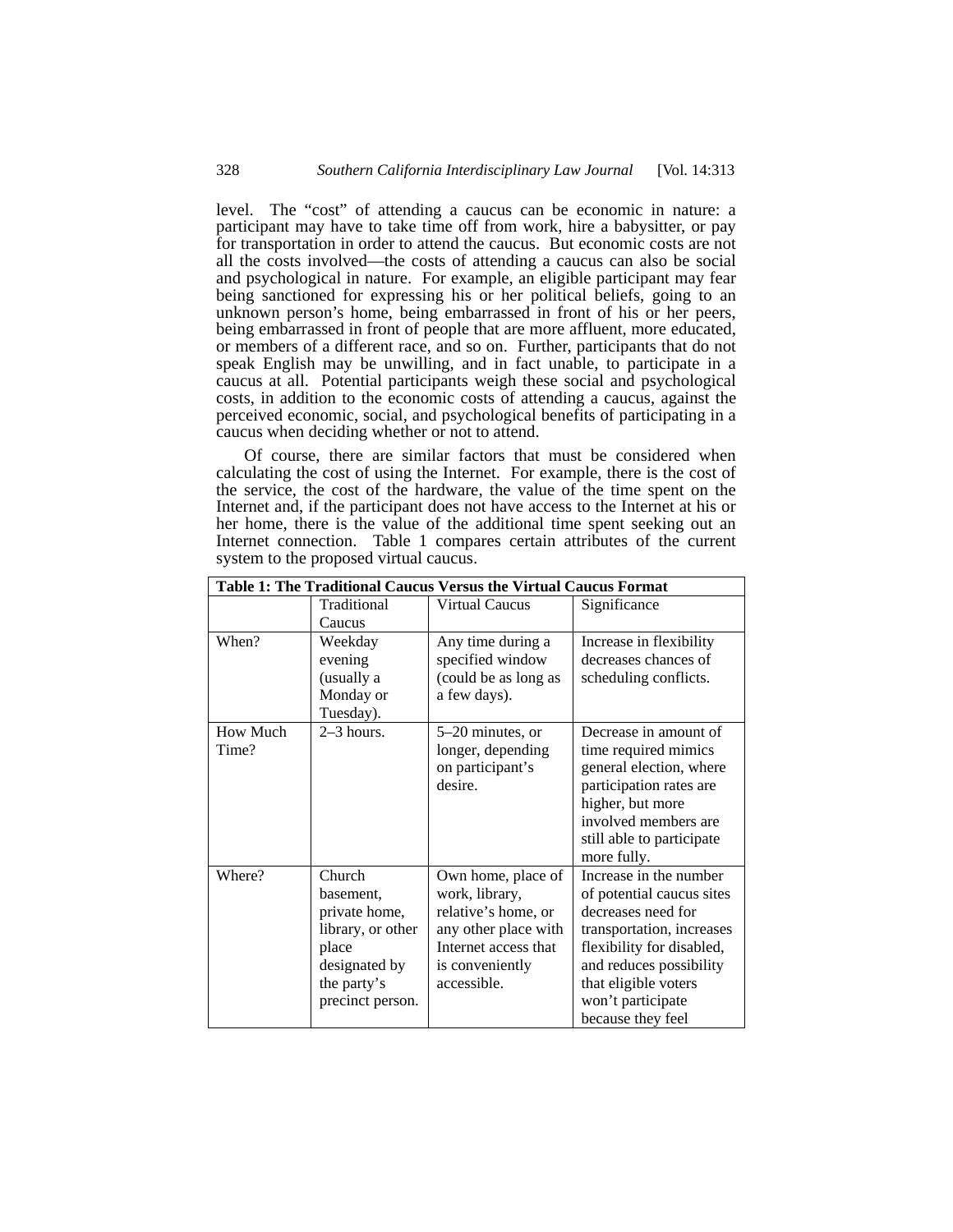|           |                      |                           | apprehensive about<br>going to a particular<br>location.                                                                                      |
|-----------|----------------------|---------------------------|-----------------------------------------------------------------------------------------------------------------------------------------------|
| Language? | Primarily<br>English | <b>Multiple Languages</b> | Increase in number of<br>languages that caucus is<br>conducted in enables<br>non-English speaking<br>voters to participate in<br>the process. |

As illustrated, under the current system every participant must dedicate a significant amount of time on a specified day to the caucus, whereas the virtual caucus would allow for much more flexibility: participants can go online whenever, from wherever, and spend whatever amount of time they choose. Theoretically, the Internet would decrease time-related costs and increase flexibility across the board.

Many opponents of Internet voting argue that this decrease in costs would result in voting dilution because the increased convenience would result in a greater number of votes cast by those on top of the digital divide—who tend to be economically advantaged and white—than by those on the bottom, who tend to be economically disadvantaged and minorities.<sup>110</sup> In fact, Internet voting has been called the new millennium's version of the literacy test.<sup>111</sup> However, a recent U.S. Census Bureau survey of reasons given by registered voters for not voting in the November 2000 election lends support to the idea that minority groups are more likely to benefit from the flexibility Internet voting offers over traditional caucuses than majority groups.<sup>112</sup> Keeping in mind the benefits of a virtual caucus listed in Table 1, consider some of the Census Bureau's findings:

• Younger adults (eighteen to forty-four years) and Hispanics were more likely to report that they did not vote because they were too busy or had conflicting work or school schedules compared with the elderly, white non-Hispanics and blacks.<sup>113</sup>

 <sup>110</sup> *See Dispute Over Use of Internet Voting in Michigan Democratic Caucuses Appears Headed to* 

*DNC*, WHITE HOUSE BULL., Nov. 4, 2003 [hereinafter WHITE HOUSE BULL.].<br>In examining disappointing electoral participation in the United States, public choice scholars have examined the issues of both, "Why don't people vote?" and "Why do people vote?" In answering these questions, the scholars have raised "the paradox of voting." This term refers to the puzzle that many Americans still vote although: (1) virtually no one expects that her vote will affect the outcome of an election, and (2) voting itself is not "costless," as it takes time to cast a ballot, and, for those who are conscientious, to find out how they should vote. Under this framework, Internet voting has the potential to lower the "costs" of electoral participation. It reduces the necessary investment in the time that it takes to cast a ballot or to find out information that will help one decide for whom to vote. Yet, this cost reduction only takes place for those who are already connected to the information superhighway.

*See* Paul M. Schwartz, *Symposium: Vote.Com and Internet Politics: A Comment on Dick Morris's Version of Internet Democracy*, 34 LOY. L.A. L. REV. 1071, 1079 (2001). *But see* discussion *supra* about how this calculus differs for deliberative caucuses.

<sup>&</sup>lt;sup>111</sup> *See Arizona Democrats Point and Click for a Presidential Nominee*, *supra* note 95. <sup>112</sup> *See* CENSUS REPORT, *supra* note 106. <sup>113</sup> *See id.*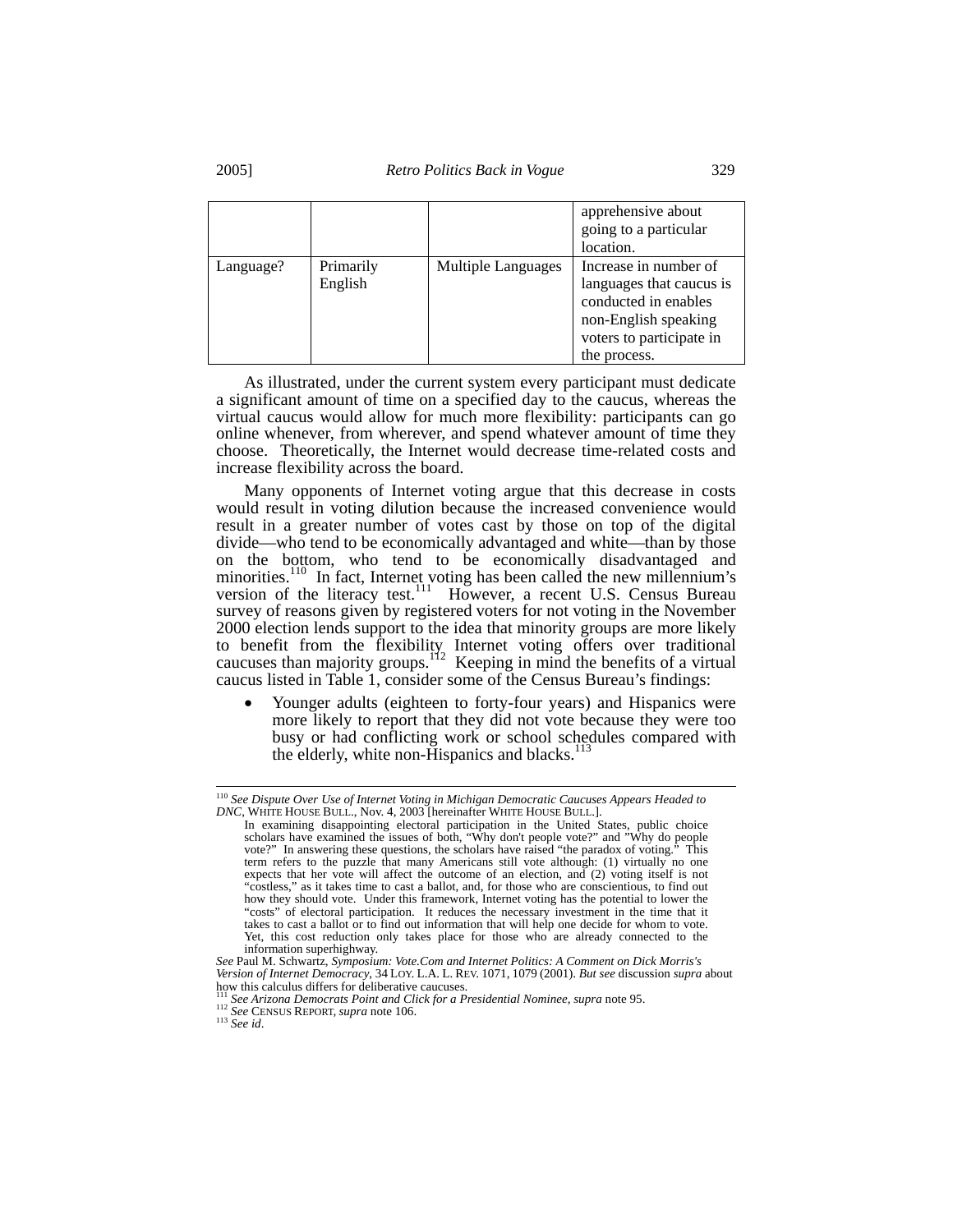- Women, the elderly, and those with less education were more likely than men, younger people, and people with more education to report that they did not vote because they were ill or disabled or had a family emergency.<sup>114</sup>
- Blacks were more likely than white non-Hispanics and Hispanics to have transportation problems, $115$  whereas white non-Hispanics were more likely than blacks and Hispanics to report that they did not vote because they did not prefer any of the candidates.<sup>116</sup>

Although the reasons given to the U.S. Census Bureau were related to a voter's decision not to participate in the presidential election, not a party caucus, it logically follows that many of the reasons that voters give for not participating in an election would pertain equally to the reasons why people chose not to participate in caucuses. This is especially true because participating in a caucus requires even more time than voting in an election.<sup>117</sup> Therefore, to the extent that minorities are more heavily deterred from participating in the traditional caucus due to these timerelated constraints, a decrease in these costs should help increase the percentage of participants from this minority group, more so than from the majority, whose reasons not to participate appear to have less to do with time constraints.

In addition to the above cost-benefit analysis, in determining whether virtual caucuses will broaden or narrow political participation, at least five more costs and benefits must be taken into account:  $(1)$  the impact that decreased party control over the system will have on participation; (2) whether the demographic makeup of current caucus participants is more or less diverse than the Web-enabled; (3) the impact that the Internet would have on groups such as the almost invisible eighteen- to twenty-four-yearold demographic that rarely votes; (4) the impact anonymity will have on participation; and (5) the impact that the social networking aspect of virtual caucuses will have on the currently alienated voter who does not think his or her vote counts for anything. Each one of these factors will be considered in turn.

#### A. IMPACT OF DECREASED PARTY CONTROL

The caucus method of selecting delegates to the National Convention fell out of favor in the 1970s, because the low voter turnout at caucuses enabled party bosses to easily control the outcome.<sup>118</sup> As a result, some state and regional political parties came to be known as "political machines," so named because the parties operated like well-oiled

<sup>&</sup>lt;sup>114</sup> *See id.*<br><sup>115</sup> *See id.*<br><sup>116</sup> *See id.* 116 *See id.* 116 *See id.* 116 *See id.* 117 Still, if a similar survey was conducted on reasons why people chose not to participate in a party caucus, it is likely that several new reasons would be given, which might include: did not understand the process, did not feel comfortable with expressing my choice of candidate in public, and did not feel comfortable going to the caucus or the caucus location. 118 *See Green Papers*, *supra* note 1.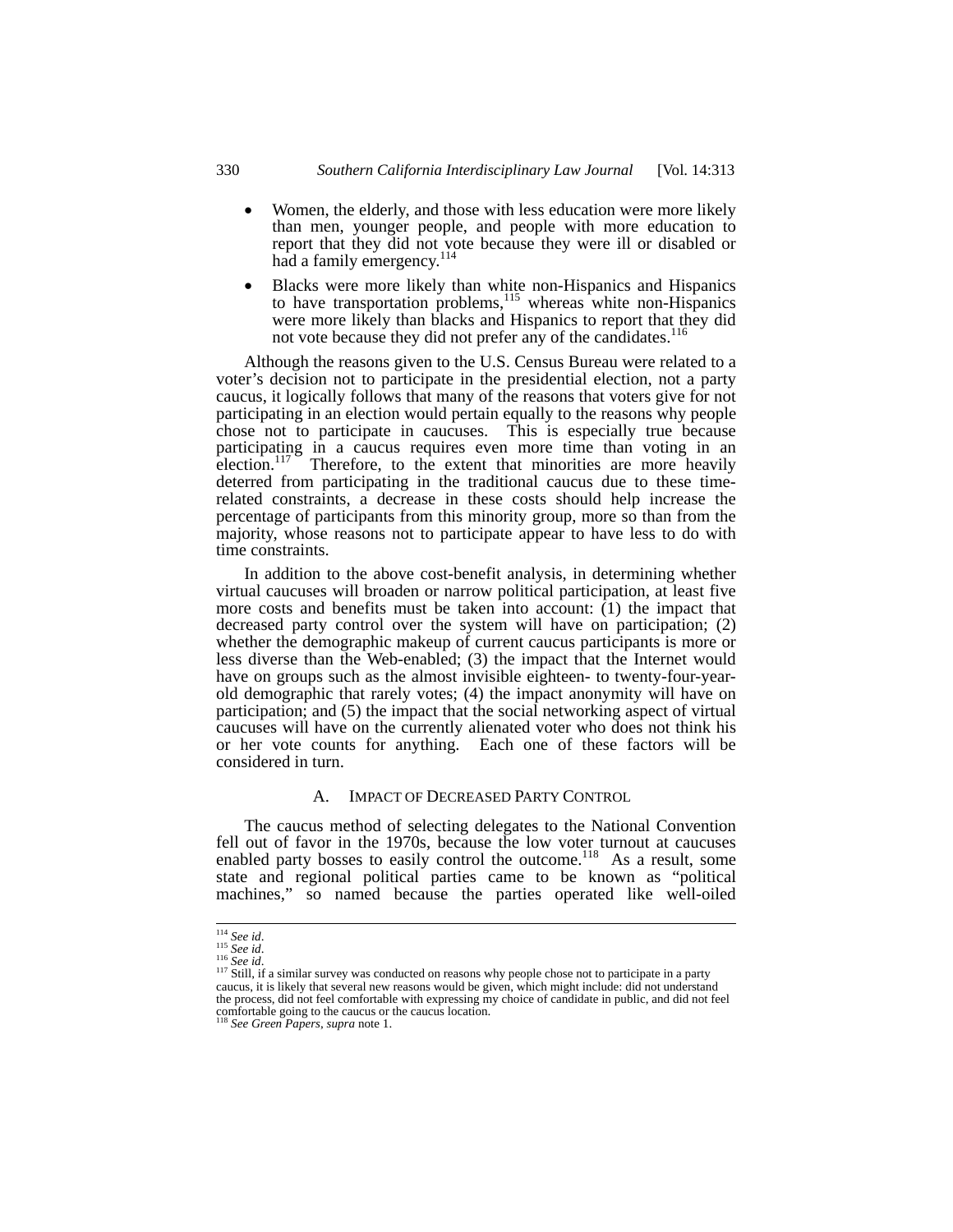machines; at the head was the party boss, or small group of autocratic leaders, whose orders were carried out by a small group of loyal members.<sup>119</sup> Party bosses were able to maintain such support because before the creation of the civil service, party bosses often had many jobs at their disposal.<sup>120</sup> They often offered these jobs and other benefits to voters in exchange for their loyalty on Election Day.<sup>121</sup> In the early 1970s, the McGovern-Fraser reforms—seeking to reduce the influence of "bossism" in the nominating process—encouraged many states to change from the caucus system to the primary system.<sup>122</sup> The proliferation of party primaries, the use of the secret ballot, the creation of a civil service, and New Deal welfare legislation has been credited with helping to decrease the influence of bossism on the nomination process. $123$ 

Today, states holding caucuses are still concerned with the appearance of back dealings.<sup>124</sup> Many Democrats see Internet voting as a way to increase participation in caucuses and boost confidence in the nomination process.<sup>125</sup> In 2004, the Michigan Democratic Party allowed online voting in its caucus.<sup>126</sup> Before the caucus was held, Bill Ballenger, editor and publisher of Inside Michigan Politics said:

The party leadership is at pains to show that the Democratic Party here is not a bunch of old fashioned pols in a back room making deals, and that they can get a lot of people involved. The Internet is the trump card that they want to point to and be able to say, "We did it before the Republicans."<sup>12</sup>

Unlike many caucuses, Michigan's caucus is very similar to a primary.<sup>128</sup> Michigan state law requires open primaries, which the primary.<sup>128</sup> Michigan state law requires open primaries, which the Democratic Party's rules prohibit.<sup>129</sup> As a result, the Michigan Democratic

 <sup>119</sup> *See* Sue Nelson, *Political Parties and Candidates*, ADMIN. & COST OF ELECTIONS PROJECT, *at*

http://www.aceproject.org/main/english/ei/eif01.htm (last modified Nov. 17, 2000).<br><sup>120</sup> *See* LARRY BERMAN & BRUCE ALLEN MURPHY, APPROACHING DEMOCRACY—POLITICAL PARTIES: CHAPTER OVERVIEW (4th ed. 2004), *at* http://wps.prenhall.com/hss\_berman\_democracy\_4/ 0%2C6433%2C475905-%2C00.html (last visited Mar. 25, 2004).

<sup>121</sup> *See id*. 122 *See Green Papers*, *supra* note 1. 123 *See* BERMAN & MURPHY, *supra* note 120. *But see* Stephen E. Gottlieb, *Rebuilding the Right of Association: The Right to Hold a Convention as a Test Case*, 11 HOFSTRA L. REV. 191, 241 (1982) (arguing "[t]he impact of the secret ballot in making bribery and intimidation more difficult, and of New Deal welfare legislation in leaving people less vulnerable to party handouts, combined with the impact of two World Wars and a great depression on social awareness, [and not the proliferation of primaries] may have been substantially or entirely responsible for diminishing the power of political machines").

<sup>&</sup>lt;sup>124</sup> See WHITE HOUSE BULL., *supra* note 110.<br>
<sup>125</sup> See id.<br>
<sup>126</sup> See id.<br>
<sup>126</sup> See id.<br>
<sup>128</sup> See James A. Barnes, *On*, *Wisconsin—and Michigan, Too*, 35 NAT'L J. 21 (May 24, 2003).<br>
<sup>129</sup> In 1972, Wisconsin held an choice. Although George McGovern won that primary, the runner-up to McGovern in Wisconsin was Alabama Governor George C. Wallace, a renegade conservative. His strong showing was one of the factors that prompted the liberal reform wing of the Democratic Party to reconsider the wisdom of allowing Wisconsin's open primary. Liberals complained that Republicans had "crossed over" to vote for Wallace and to sow confusion in the Democratic race. Subsequently, the Democratic National Committee ("DNC") restricted participation in its primaries to party members. However, Wisconsin challenged the rule on the ground that it violated the state's progressive tradition of open primaries that dated back to 1903. In 1981, the U.S. Supreme Court sided with the DNC, ruling that freedom of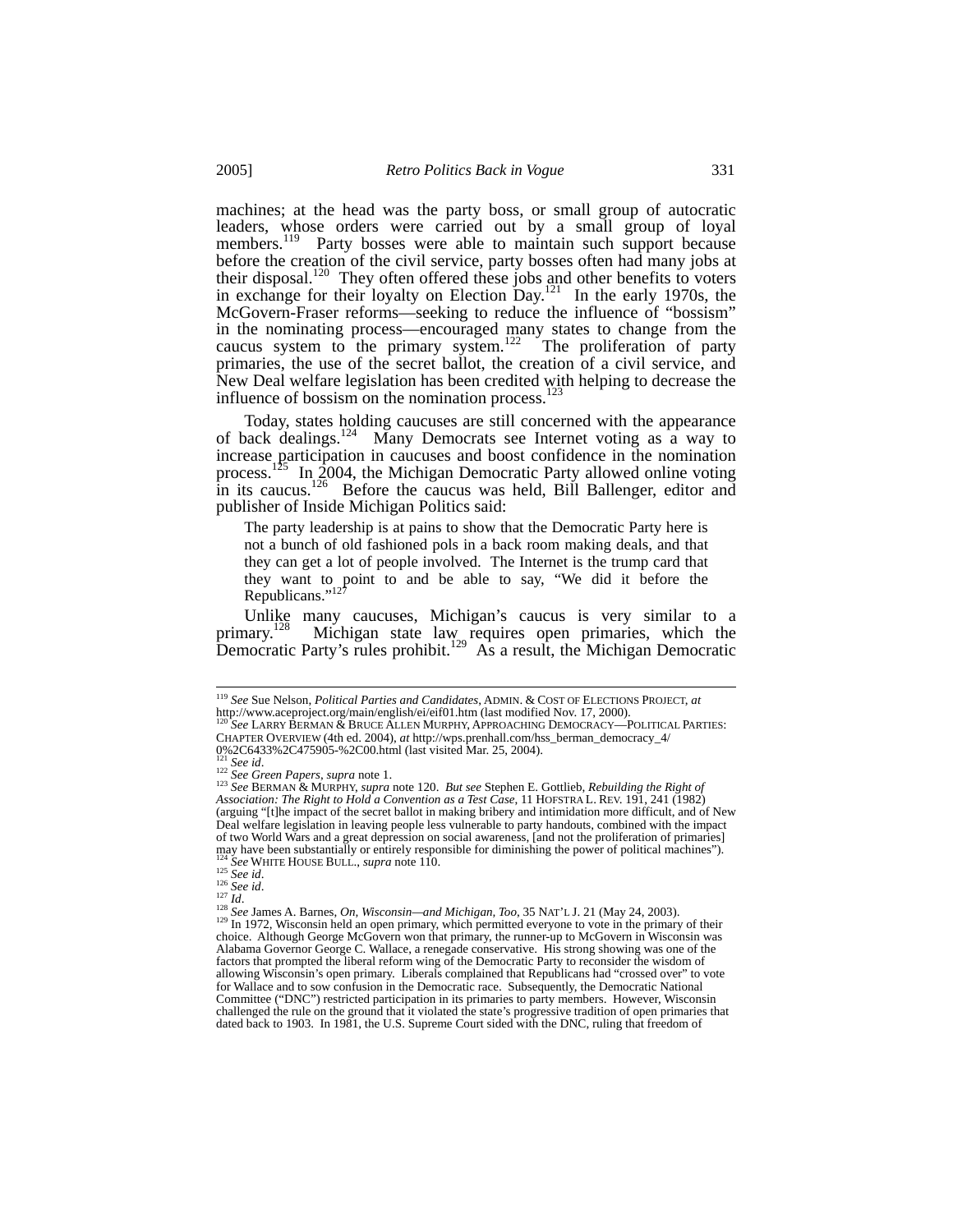Party will conduct a caucus that is better known as a party-run "firehouse primary."<sup>130</sup> Only those people who are willing to certify that they are Democrats may participate in the caucus, which is funded by the party.<sup>131</sup> However, unlike other caucuses, voters who certify that they are Democrats can simply cast a ballot for their candidate of choice.<sup>132</sup> They do not have to dedicate several hours to the deliberative process used in the more typical caucus, such as the ones held in Iowa and in Maine in  $2004$ .<sup>133</sup> In this way, Michigan's caucus is much like the virtual caucus's option to just cast a ballot, without participating in the other deliberations. This similarity is crucial in two respects. As we know, primaries turn out more voters than caucuses. To the extent that the virtual caucus mimics primaries, it too is likely to turn out more participation than caucuses. If this is true, then it follows that the two-fold effect of the introduction of the secret ballot primary—increased participation and a resulting decrease in the effectiveness of "bossism"—will be mimicked in caucus states.

Although these effects may not be felt with the same force in the virtual caucus as in primary states, the assumption of this Note is that virtual caucuses will only be held in states that do not have the option of holding a primary because of an act of legislature. Because the desirability of these effects is not seriously questioned, as long as greater participation does not skew the demographic makeup of the constituency in favor of some elite group, achieving them should be an aim of both parties.

### B. DEMOGRAPHIC COMPARISON OF CAUCUS PARTICIPANTS AND THE WEB-ENABLED

As we already know, increased participation may still disenfranchise minority voters if the increase in participation comes only from an elite group of voters. Whether or not the current caucus-going participants are more diverse than the online constituency that would participate in virtual caucuses is an empirical question that can be proven if the proper statistics are gathered. For example, Michigan's experimental caucus in 2004 led to

association gives a national political party the right to determine how delegates to its national convention are chosen.

The DNC granted Wisconsin an exemption in 1976 and 1980, but in 1984, with the Supreme Court on its side, the national party did not grant Wisconsin an exemption. Because the party was unable to change the state law that mandated open primaries, the Wisconsin Democrats conducted a party-funded caucus in which only participants that identified themselves as Democrats could participate. However, in 1988, the DNC again granted Wisconsin an exemption from the rule that prohibits open primaries.

Michigan also has a progressive political history of holding open primaries. However, Wallace's victory in Michigan's 1972 Democratic presidential primary sealed Michigan's open primary's fate. In 1992, Michigan Democrats did hold a presidential primary in which state law required participants to request a Democratic ballot and be recorded as having voted in the Democratic contest, thus satisfying the DNC rules. "But the backlash from Michigan voters to that encroachment on their anonymity forced the state to revert to its no-questions-asked format." (Interestingly, despite the backlash caused by this approach in Michigan, Virginia, another state without party registration, used this method to hold its primary in 2004.) Because the only other state to be granted an exemption by the DNC is Montana, Michigan is forced to have a party-funded caucus. *See id.*<br><sup>130</sup> *See id.*<br><sup>130</sup> *See id.*<br><sup>131</sup> *See id.*<br><sup>132</sup>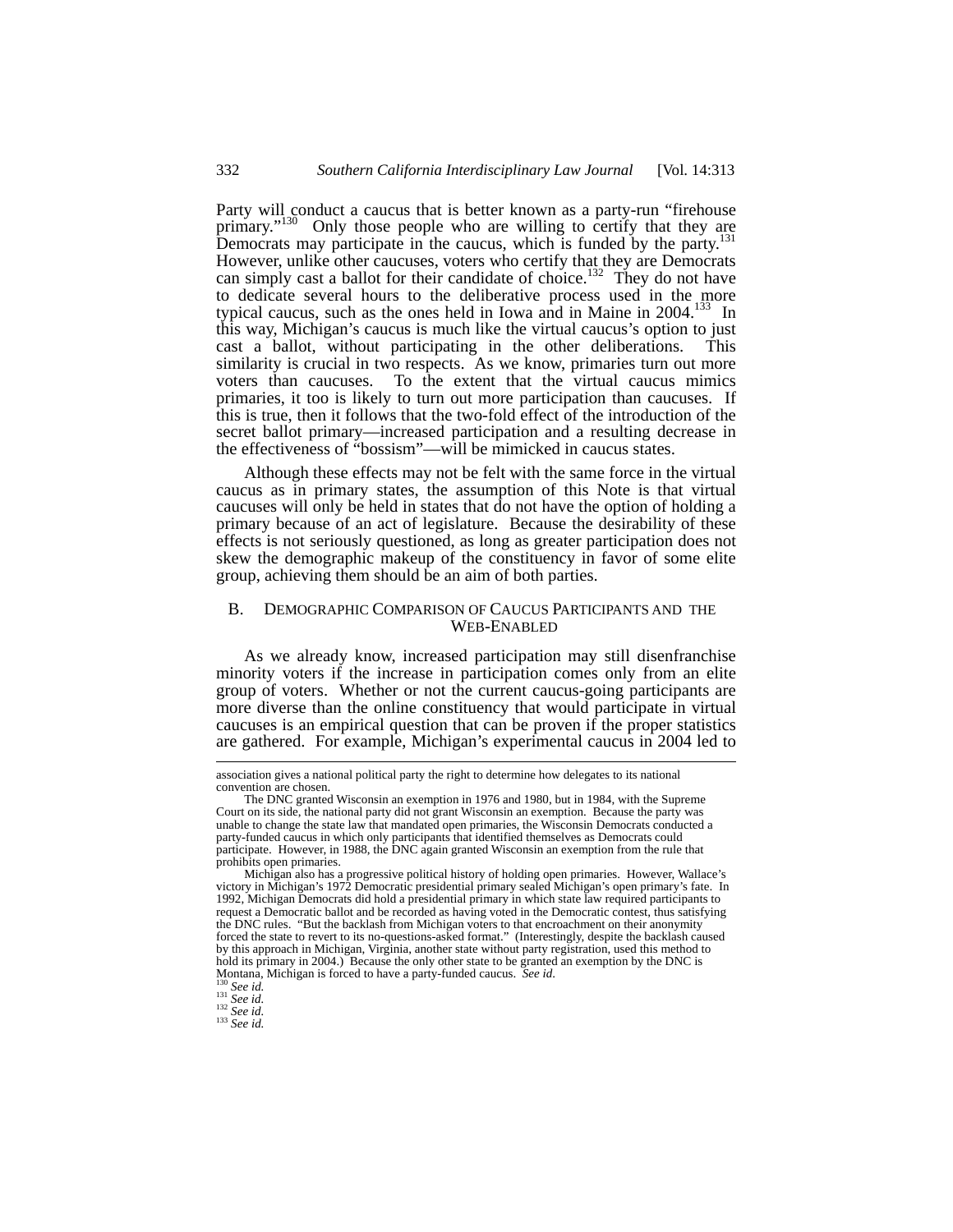a dramatic increase in participation: in 2000, when the Internet was not used, only 19,600 people voted in the Democratic caucus, compared to the 46,000 people that voted using the Internet in 2004.<sup>134</sup> However, in 2004, Michigan moved its caucus forward by more than a month.<sup>135</sup> Because the field of viable candidates was narrower by the time of Michigan's 2000 caucus, participation may have been especially depressed. In 2004, Michigan allowed voting at caucus sites, online, and via mail.<sup>136</sup> Early estimates by the Democratic Party Executive Chairman Mark Brewer predicted that over 400,000 people would vote in Michigan's caucus, when in fact, only  $123,000$  people requested mail or Internet ballots.<sup>137</sup> But before Michigan could hold its caucus, Richard Gephardt withdrew from the race, taking the labor union constituencies with him; and Kerry had won seven of the first nine primaries and caucuses held before Michigan's caucus on February 7, 2004, taking much of the contest out of the contest.<sup>138</sup>

Nonetheless, Michigan's caucus is still an interesting experiment because it helps provide the statistics necessary to determine whether virtual caucuses can draw participation from a more diverse constituency than traditional caucuses. For example, because multiple voting methods were used, the party can compare the ethnic and socioeconomic makeup of those who voted at caucus sites to those who voted over the Internet to determine whether minorities accounted for a smaller percentage of the online constituency. As of the writing of this Note, however, such statistics were not available, although the Michigan Democratic Party has analyzed the age distribution of those that cast votes over the Internet.<sup>1</sup>

Because such statistics are not available, other statistics can be used as a proxy. A November 2002 Michigan statewide survey by Public Sector Consultants found that sixty-six percent of Michigan residents have a computer at home.<sup>140</sup> One estimate places the voting-age citizen population of Michigan at 7.2 million.<sup>141</sup> If sixty-six percent of this group has a computer at home, that is more than thirty times the number of people that participated in the 2004 caucus.<sup>142</sup> The poll by Public Sector Consultants also concluded that sixty-nine percent of whites in Michigan have used the Internet and fifty-seven percent of blacks have gone online.<sup>143</sup> These numbers help to show that caucus-goers are an extremely small percentage

 <sup>134</sup> *See* Range Stacey, *Internet Voting Wins Praise of Party Leadership*, LANSING ST. J., Feb. 8, 2004, at 9A.<br><sup>135</sup> See Presidential Primaries, supra note 8.<br><sup>136</sup> See Stacey, supra note 134.<br><sup>137</sup> See id.<br><sup>139</sup> Implications of the age distribution are discussed *infra* in Part IV.C.<br><sup>140</sup> See Public Sector Consultants, *Infor* 

<sup>&</sup>lt;sup>440</sup> See Public Sector Consultants, *Information Technology in Michigan Survey: Home and Business Use*<br>3, Nov. 2002, *available at http://www.pscinc.com/Documents/cyberstate/2002/* 

<sup>2002</sup>\_Cyberstate\_Report.pdf. <sup>141</sup> *See 2004 Presidential Primary Turnout Rates*, UNITED STATES ELECTION PROJECT, *at*

http://elections.gmu.edu/Voter\_Turnout\_2004\_Primaries.htm (last visited Mar. 24, 2004). <sup>142</sup> Of course, the Republicans among this 7.2 million population were not eligible to vote in the Democratic caucus. <sup>143</sup> *See* Public Sector Consultants, *supra* note 140, at 7.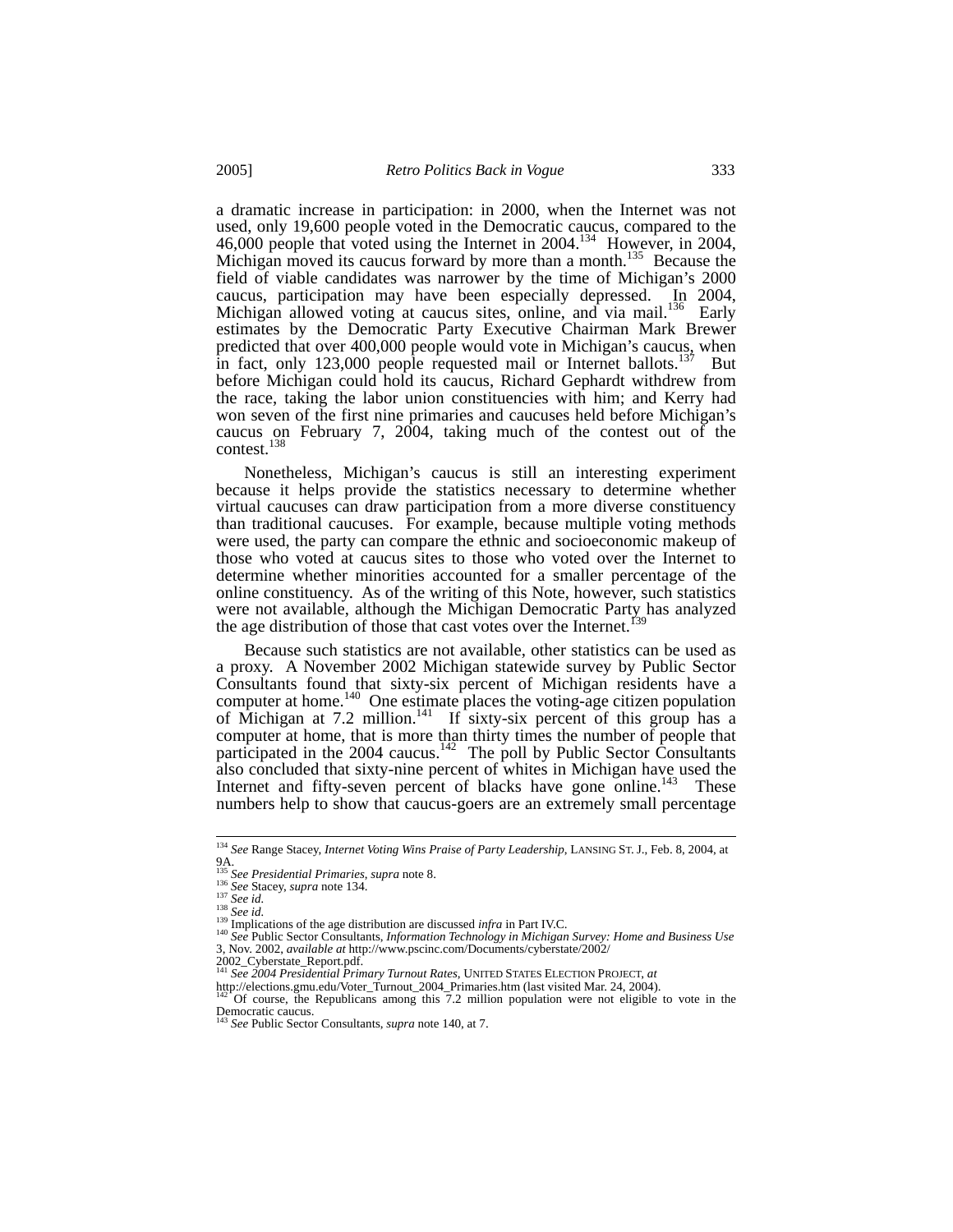of the voting-age population, and that access to the Internet is not necessarily an issue because many more people of both races have access than actually participate in caucuses.

The shortcoming of these statistics is that they do not take into account potential socioeconomic differences between those that have computers and those that do not. The considerably larger size of the computer-owning population suggests that the entire caucus-going constituency could be encompassed within this group, but this is not necessarily so.

Other statistics released by the Michigan Democratic Party, however, also support the idea that the demographic makeup of the online constituency is not very different from that of the traditional voters.<sup>144</sup><br>Table 2 shows the number of votes cast for each candidate by voting method. When taking into account the standard deviation for each sample size, we can see that each candidate received a statistically similar percent of votes by each of the three voting methods. For example, Kerry received 49.4% of the votes cast by the Internet, and 52.5% of the votes cast at caucus sites. To the extent that each of the candidates attracts a particular demographic, the data support the idea that each demographic was equally well represented in each of the three voting methods. The one notable exception was Howard Dean—more votes were cast for him using the Internet or mail ballot than at caucus sites. Dean's ability to utilize the Internet to mobilize large groups of voters renewed interest in the Internet's ability to attract new participants to the political process.<sup>145</sup> This difference is discussed in more detail *infra* Part IV.E.

The data also indicate that in Michigan, twice as many people voted at caucus sites than over the Internet. This may seem like bad news for the virtual caucus idea, but it is important to remember that Michigan's caucus does not require participants to spend several hours deliberating. Therefore, these data are not necessarily relevant because it is difficult to know how many of the 93,000 people that voted at caucus sites would have still participated if the time commitment was three hours instead of a few minutes. Intuition and experience at caucuses in other states, however, suggest that turnout would have been significantly lower.

 <sup>144</sup> *Michigan Caucus Totals by Voting Method*, 2004 MICHIGAN DEMOCRATIC PRESIDENTIAL CAUCUS

INTERNET VOTING STATISTICS, *at* http://www.mi-democrats.com/topics/Caucus%20Vote%20Totals.xls. <br>
<sup>145</sup> Several proponents of Internet use in the Michigan caucus suggest that opponents were not concerned with the digital divide, but were actually concerned that their campaign would suffer if Internet voting was allowed because Dean and Clark had unexpectedly developed a better Internet presence than the other candidates. When Internet usage was proposed in 2003, "none of the candidates objected. But when Howard Dean started climbing in the polls, they had a change of heart, fearing that<br>his Web-surfing followers would have an inherent advantage." Katharine Q. Seelye, *The 2004*<br>Campaign: Online Voting; M Jan. 10, 2004, at A1.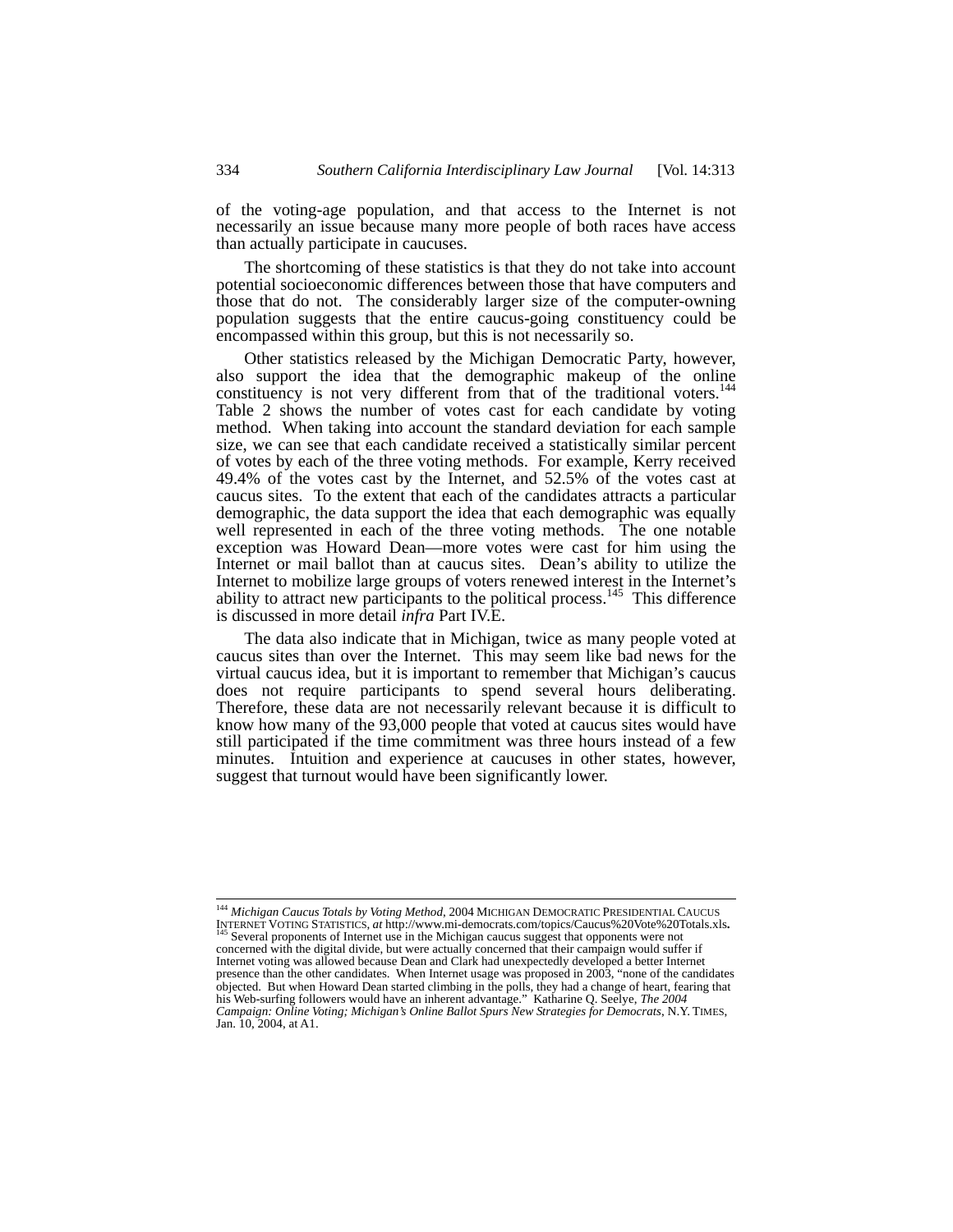| Table 2. Michigan Democratic Party: Votes Cast<br>by Voting Method <sup>146</sup> |            |                 |                 |               |                |              |
|-----------------------------------------------------------------------------------|------------|-----------------|-----------------|---------------|----------------|--------------|
|                                                                                   | Kerry      | Dean            | Edward          | <b>Clark</b>  | Other          | <b>Total</b> |
| Internet                                                                          | 22,999     | 8.944           | 7.046           | 4.047         | 3,507          | 46.543       |
|                                                                                   | 49.4%      | 19.2%           | 15.1%           | 8.7%          | 7.5%           |              |
| <b>Caucus Site</b>                                                                | 49,208     | 13,285          | 12,263          | 5,346         | 13,642         | 93,744       |
|                                                                                   | 52.5%      | 14.2%           | 13.1%           | 5.7%          | 14.6%          |              |
| Mail                                                                              | 12,611     | 4,796           | 2,596           | 1,562         | 1,917          | 23,482       |
|                                                                                   | 53.7%      | 20.4%           | 11.1%           | 6.7%          | 8.2%           |              |
| Total                                                                             | 84,818     | 27,025          | 21,905          | 10,955        | 19,066         | 163,769      |
| <b>Total Percent</b>                                                              | 51.8%      | 16.5%           | 13.4%           | 6.7%          | 11.6%          |              |
| $+/-$ 3 Standard<br>Deviations                                                    | 50.8-52.8% | $14.7 - 18.3\%$ | $11.3 - 15.4\%$ | $3.8 - 9.6\%$ | $9.5 - 13.8\%$ |              |

Michigan provides at least one more lesson learned: if voters are given a longer time frame within which to vote and are capable of participating from wherever a computer is present, campaigns will have a strong incentive to bridge the access gap. For example, in Michigan, Local 79 of the Service Employees International Union, which endorsed Howard Dean, brought twenty laptop computers to the work sites of its 17,000 members in Detroit.<sup>147</sup> The local has more than 1,200 members at the Detroit Medical Center, which allowed organizers to help members apply for ballots online.<sup>148</sup> The organizers also notified union members that they could drop by kiosks during their lunch breaks to register to vote online.<sup>149</sup> One twenty-nine-year-old dietary aide was one of the people who requested a ballot online, with an organizer guiding her on the keyboard.<sup>150</sup> In an interview, she said that she would vote via the Internet when she received her ballot, "if all I've got to do is what he just showed me."<sup>151</sup> Another woman interviewed, Patsy Bell, a fifty-four-year-old janitor, also applied for a ballot.<sup>152</sup> "Ms. Bell has a computer at home and said she was comfortable voting online. 'It won't take but a second,' she said."<sup>15</sup>

Similarly, Clark's campaign used the Internet to encourage rural voters in northern and western Michigan to vote online, and Kerry's supporters used college campus newspaper advertisements to encourage students to vote online.<sup>154</sup> A spokesman for Clark's campaign noted that in many rural areas of the state, voters have to travel for long distances just to get to a store, and the Internet is their way "to be part of the world on a real-time basis . . . . With the Internet, it's much easier [] to mobilize a field operation without devoting a huge staff and resources to cover vast areas of the

<sup>&</sup>lt;sup>146</sup> See Michigan Caucus Totals by Voting Method, supra note 144.<br>
<sup>147</sup> See Seelye, supra note 145.<br>
<sup>148</sup> See id.<br>
<sup>149</sup> See id.<br>
<sup>159</sup> See id.<br>
<sup>151</sup> See id.<br>
<sup>151</sup> Id.<br>
<sup>152</sup> See id.<br>
<sup>152</sup> See id.<br>
<sup>152</sup> See id.<br>
<sup>1</sup>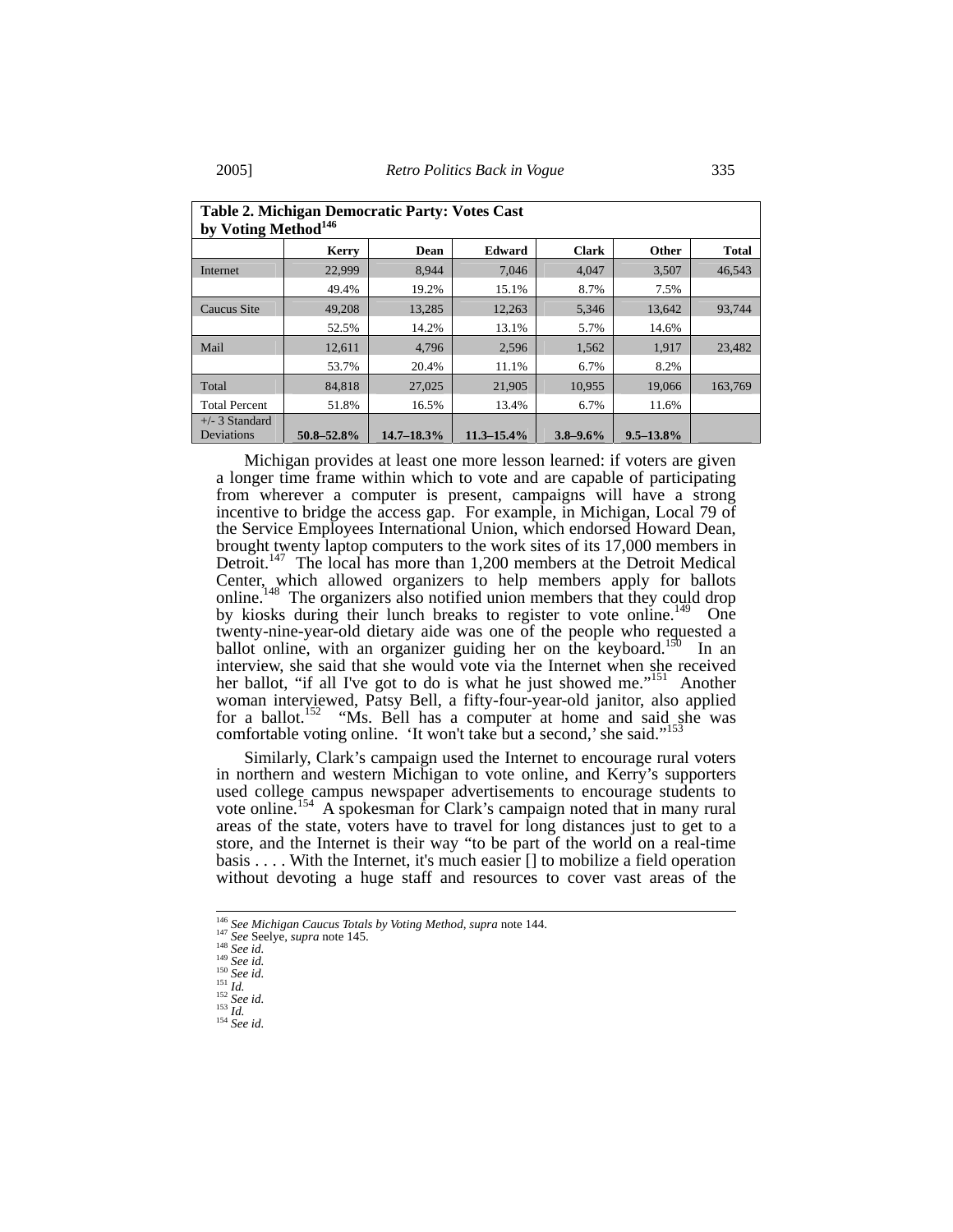state."<sup>155</sup> Because "politics is a market,"<sup>156</sup> it should not surprise us that those candidates who appeal the most to minority voters will take it upon themselves to ensure that access is available when it comes time to vote. Another illustration of this effort can be seen on the Democratic Party's website, which offers Internet access for the promotional rate of \$9.95 a month, with the first six months only half-priced.<sup>157</sup> In fact, as Clark and Kerry illustrated, using the Internet can make it easier for campaigns to court votes from demographic groups that would otherwise not receive any attention, such as those living in rural areas.

#### C. IMPACT OF VIRTUAL CAUCUS ON AGE OF PARTICIPANTS

The Internet has been seen by many political analysts as a way to draw more participation from younger voters who tend to be less active political participants. However, others argue that Internet voting violates the VRA because it disenfranchises not only those that can't afford access, but also those that do not know how to use the Internet, such as the elderly. For these reasons, Internet voting has been analogized to both a poll tax and a literacy test. Therefore, it is important to consider the impact that Internet voting will have not only on the younger age groups, but also on the older age groups.

In a 2001 symposium on the likely consequences of Internet voting for political representation, Professors Michael Alvarez and Jonathan Nagler studied the age distribution of adults in (1) the general population; (2) the politically active population; (3) the Internet-using population; and (4) the politically active, Internet-using population. Table 3 presents their age distribution findings and compares it to the age distribution of the Internet participants in the Michigan caucus.<sup>158</sup>

| Table 3. Comparing Professors Alvarez and Nagler's Age Distribution Findings with the Michigan Caucus |         |       |       |       |       |       |
|-------------------------------------------------------------------------------------------------------|---------|-------|-------|-------|-------|-------|
|                                                                                                       | 18-29   | 30-39 | 40-49 | 50-59 | 60-69 | $70+$ |
| <b>American Population</b>                                                                            | 17.2%   | 20.6% | 22.7% | 16.0% | 10.3% | 13.2% |
| <b>Politically Active Population</b>                                                                  | $9.7\%$ | 20.0% | 25.4% | 17.8% | 11.8% | 15.5% |
| <b>Internet-using Population</b>                                                                      | 21.6%   | 25.3% | 25.2% | 16.9% | 5.8%  | 5.1%  |
| Politically Active, Internet-using Population                                                         | 13.3%   | 26.2% | 29.4% | 19.1% | 7.1%  | 4.8%  |
| 2004 Michigan Caucus Participants - Internet                                                          | 13.1%   | 14.0% | 20.2% | 31.3% | 15.0% | 6.4%  |

<sup>&</sup>lt;sup>155</sup> *Id.* 156 *Id.* 156 Most politicians in a modern democracy operate within the constraints of a competitive electoral market. No matter why you're a politician—if you want to adopt your vision of the best policies, if you're motivated by influence, prestige, and power, or if you seek the benefits from special interests that accrue to those who are lawmakers—you must be reelected in a competition, and that is the quintessential market.<br>Elizabeth Garrett, Law and Economics Panel Discussion, 31 N.M.L. REV. 107 (2001).

<sup>157</sup> See Democratic Nat'l Comm. Website, at http://www.democrats.org (last visited Mar. 24, 2004).<br><sup>158</sup> See Democratic Nat'l Comm. Website, at http://www.democrats.org (last visited Mar. 24, 2004). *Representation*, 34 LoY. L.A. L. REV. 1115 (2001) for Professors Alvarez and Nagler's discussion on the Arizona experiment. *See also Michigan Caucus Internet Votes by Age*, 2004 MICH. DEMOCRATIC PRESIDENTIAL CAUCUS INTERNET VOTING STATISTICS, *at* http://www.mi-democrats.com/topics/ Caucus%20Internet%20Vote%20Age.xls (last visited Mar. 24. 2004).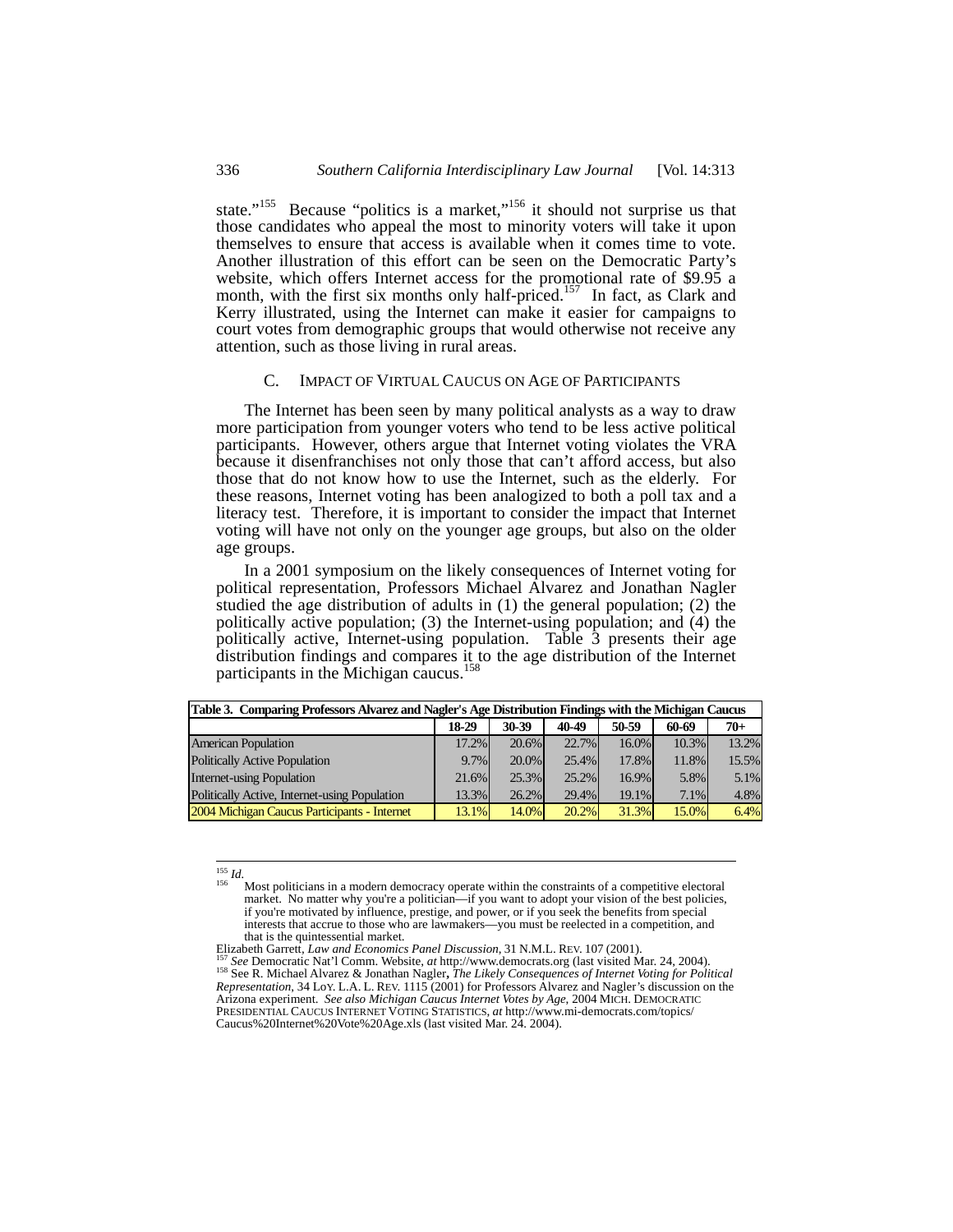As Professors Alvarez and Nagler's table indicates:

The adult population is concentrated in the thirty to thirty-nine [] and forty to forty-nine [] age groups . . . . The politically-active population is decidedly older than the American adult population . . . . On the other hand, the Internet user population has a strong skewness to the younger age groups . . . . This skewness towards the younger groups persists when we look at the politically-active, Internet-using population, which is primarily concentrated in the thirty to thirty-nine age group [] and the forty to forty-nine age group . . . . Notice that while the youngest American adults are slightly less represented in the Internet-using, politically-active population than in the overall American adult population, the former population is very much concentrated in the thirty to thirty-nine and forty to forty-nine age groups.<sup>159</sup>

In contrast to Professors Alvarez and Nagler's findings in 2001, the age distribution among Internet users in the Michigan caucus was concentrated not in the thirty to thirty-nine and forty to forty-nine age groups, but in the fifty to fifty-nine age group.<sup>160</sup> In fact, almost a third of the votes cast online came from members of this group. Another interesting fact this data highlights is that, although the eighteen to twenty-nine age group makes up less than ten percent of the politically active population, they accounted for over thirteen percent of the votes cast online.<sup>161</sup> Although it is not unexpected to see that younger participants are better represented in the politically active, Internet-using population, the sharp increase in the fifty to fifty-nine and sixty to sixty-nine age group is surprising. To a proponent of the Internet's ability to transform political participation, the acceptance of the Internet by these age groups is expected.

Similarly, because these age groups tend to be the most politically active, the more measured reinforcement theorists, who believe that existing patterns of political participation will carry over to the Internet, expect the most politically active to be early adopters of Internet voting. In fact, these data seem to support the conclusion that the disparity among age groups has been exacerbated by the Internet, because almost one-third of the votes cast over the Internet in Michigan came from the fifty to fiftynine age group. However, before this conclusion can rightly be drawn, data on the age distribution of Michigan caucus participants must be gathered. In a 1988 survey of Michigan, Iowa, and Virginia, William G. Mayer found that less than seven percent of the Democratic and Republican participants

<sup>&</sup>lt;sup>159</sup> See Alvarez & Nagler, *supra* note 158, at 1133.<br><sup>160</sup> See 2004 MICH. DEMOCRATIC PRESIDENTIAL CAUCUS INTERNET VOTING STATISTICS, *supra* note

<sup>158.&</sup>lt;br><sup>161</sup> However, the two groups that accounted for the largest percentage of the Internet-using politically<br>active age groups, thirty to thirty-nine and forty to forty-nine, accounted for a much smaller percentage of the votes cast online. Although the forty to forty-nine age group was represented in this population at about the same rate as in the general population, the thirty to thirty-nine age group was significantly under represented. Because this age group is the most likely to have Internet access, and because the age distribution of the voters that participated at caucus sites is not available as of the writing of this note, it is not clear to what this change is attributable. Possible explanations might include age skewness in the Democratic Party, lack of interest due to the Gephardt's withdrawal and Kerry's near sweep, as well as decreased acceptance of the Internet. *See id.*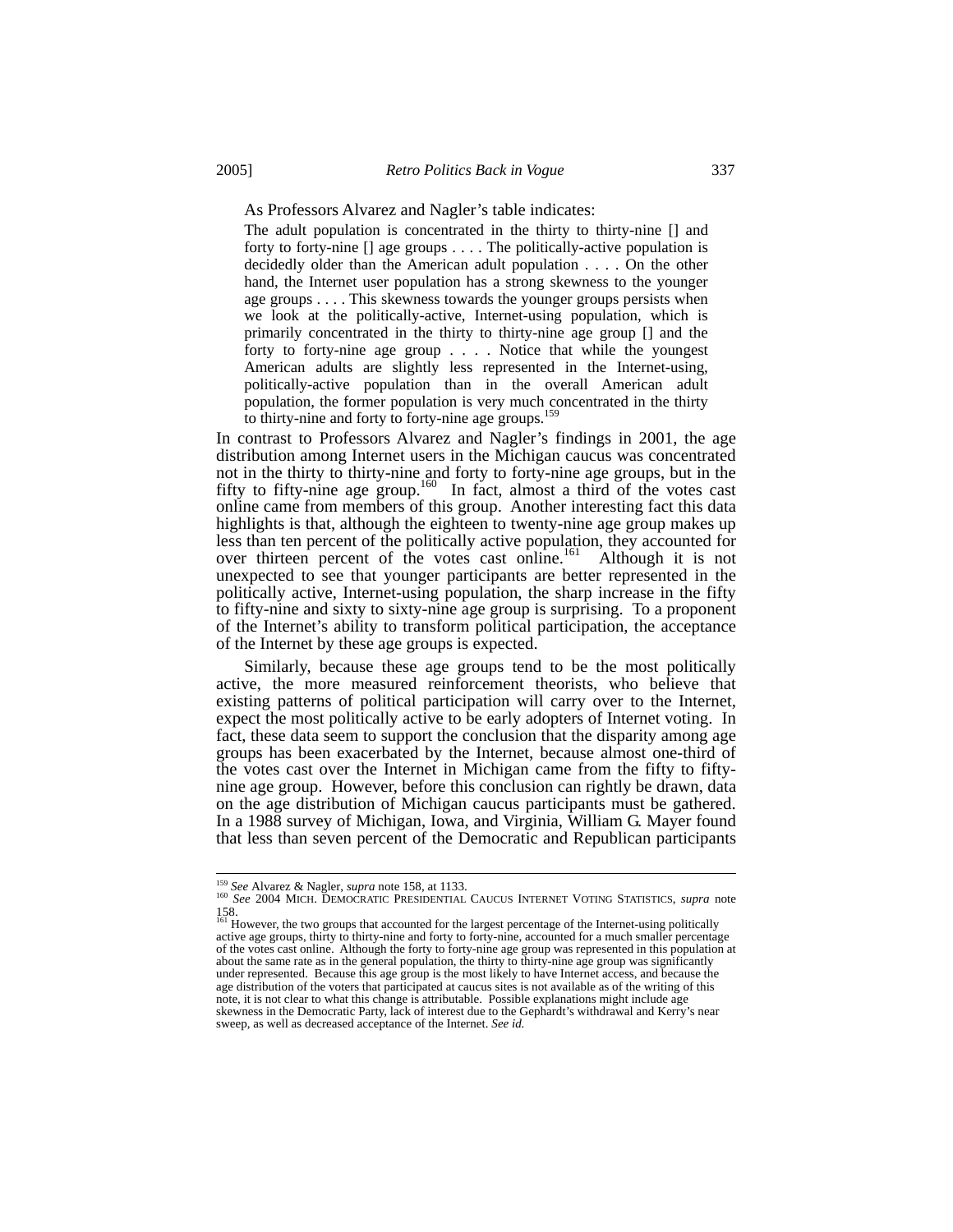were under thirty years old, and almost one-third of caucus attendees were sixty-five or older.<sup>162</sup> If this still holds true, then the age distribution of Internet participants more closely mimics the actual age distribution of age groups in the regular population than at traditional caucuses. Here again is an important way in which the disadvantages of Internet voting are reduced or reversed in caucus states.



**Graph 1: Michigan Caucus 2004 Internet Votes by Age**

Several interviews of older Michigan voters seem to indicate that they did not feel comfortable voting online and planned to vote in person, even though the Internet option was available. The data back this up: the seventy and over age group accounted for only 6.4% of the votes cast over the Internet in the Michigan caucus, even though statistics indicate that 15.5% of the politically active population is seventy and over. However, because Internet voting is like online banking in that

[o]nline banking is about confidence as well as convenience. It takes time and experience for Internet users to become comfortable with online transactions and to trust the security and privacy measures put in place by

 *See* JAMES W. DAVIS, U.S. PRESIDENTIAL PRIMARIES AND THE CAUCUS-CONVENTION SYSTEM: <sup>A</sup> SOURCEBOOK 182 (1997).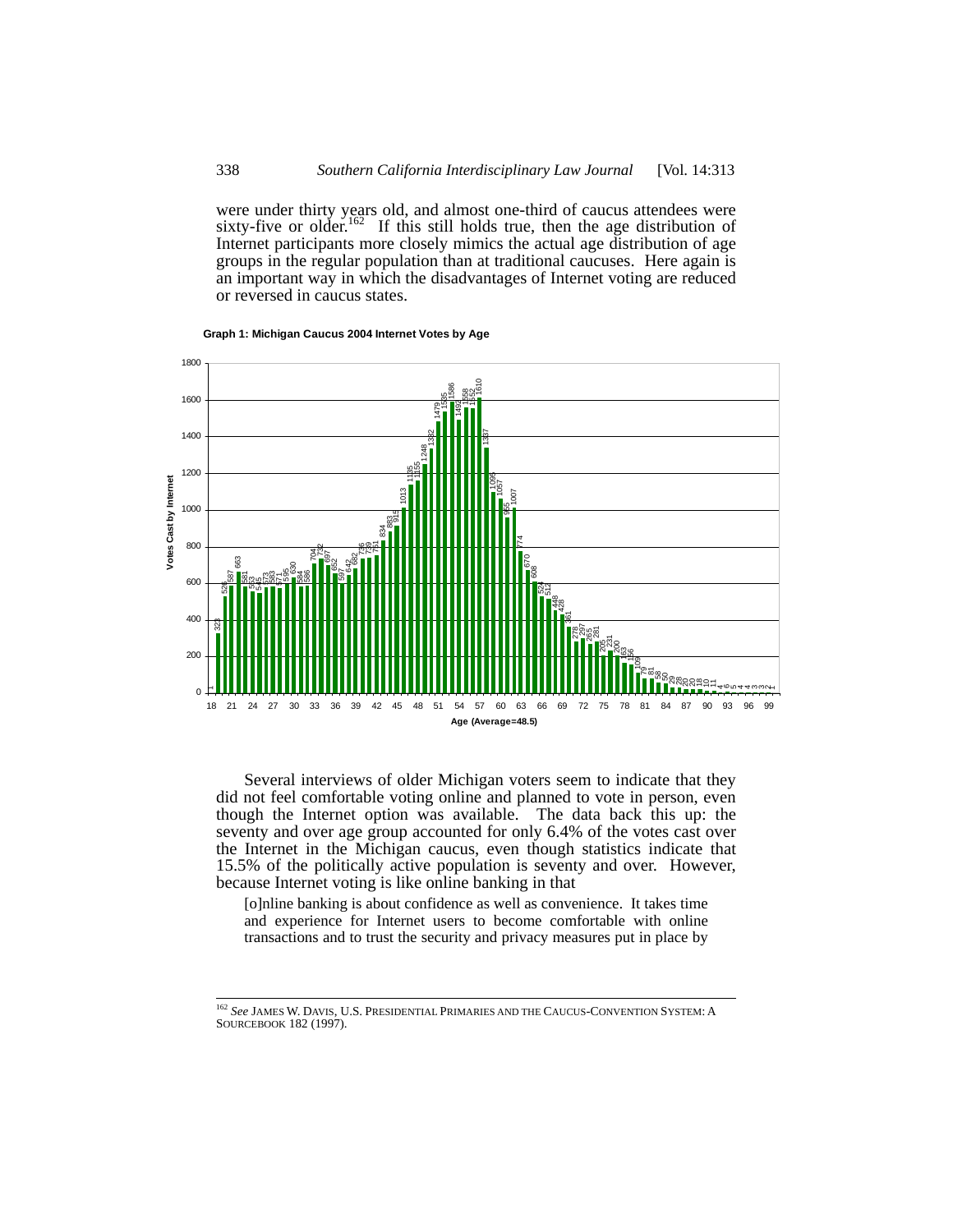their financial institutions. The longer an Internet user has been online, the more likely he is to migrate his banking to the Web.<sup>163</sup>

A closer look at the growth of online banking, which has been around longer in the United States than Internet voting, may therefore provide a glimpse into how the future acceptance rates of Internet voting may look.

The Pew Internet & American Life Project found that while younger Internet users have been the most ardent about online banking, seniors with Internet access have increasingly become more active online bankers.<sup>164</sup> Their slow but steady increase in online banking rates suggests that their confidence in online banking is gradually increasing, and that they are being won over by its potential benefits.<sup>165</sup> Although they have being won over by its potential benefits.<sup>165</sup> consistently been the least likely of all the age groups to bank online, the number of seniors that bank online has increased with each survey.<sup>166</sup> From 2000 to 2002, when this research was conducted, more seniors with Internet access started banking online than any other demographic group.<sup>167</sup>

This research provides an interesting contrast to the idea that distrust of the Internet by the elderly cannot be overcome and supports the idea that Internet voting can increase participation among the youngest age groups, especially in caucus states where participation by the youngest age group is the most sparse. To the extent that voting habits are formed early, virtual caucuses should gain accpetance as the population ages. Therefore, to the extent that reinforcement theorists correctly predict that the most politically active will be early adopters of Internet voting, fears that the oldest age groups will be disenfranchised seem exaggerated; especially considering the effort that individual campaigns will invest to garner votes from their constituents.

#### D. ANONYMITY

*"If you were in an Iowa caucus wearing a Dean T-shirt and your boss walked in carrying the colors of Kerry, you might feel compelled to change your uniform, your allegiance and your vote. All of which takes place with great intensity at the Iowa caucuses." —Jeff Smith*<sup>168</sup>

One of the most common complaints about the caucus system is that votes are cast publicly. The above quote captures the reality that just because one has the freedom to express his or her political opinion, he or she may not necessarily feel comfortable doing so. On Friendster, users can communicate without knowing each others' names or e-mail addresses,

 <sup>163</sup> Mary Madden, *America's Online Pursuits: The Changing Picture of Who's Online and What They Do*, PEW INTERNET &AM. LIFE PROJECT, Dec. 22, 2003, at 52, *available at* http://www.pewinternet.org/  $\begin{array}{l} \text{PPP/r/106/report\_display,asp.} \\ \text{164} \ \text{See} \ \textit{id}. \\ \text{165} \ \text{See} \ \textit{id}. \\ \text{166} \ \text{See} \ \textit{id}. \end{array}$ 

<sup>164</sup> *See id.* <sup>165</sup> *See id.* <sup>166</sup> *See id.* <sup>167</sup> *See id.* <sup>168</sup> *Smith Column*, TUCSON CITIZEN, Jan. 21, 2004, at 5B.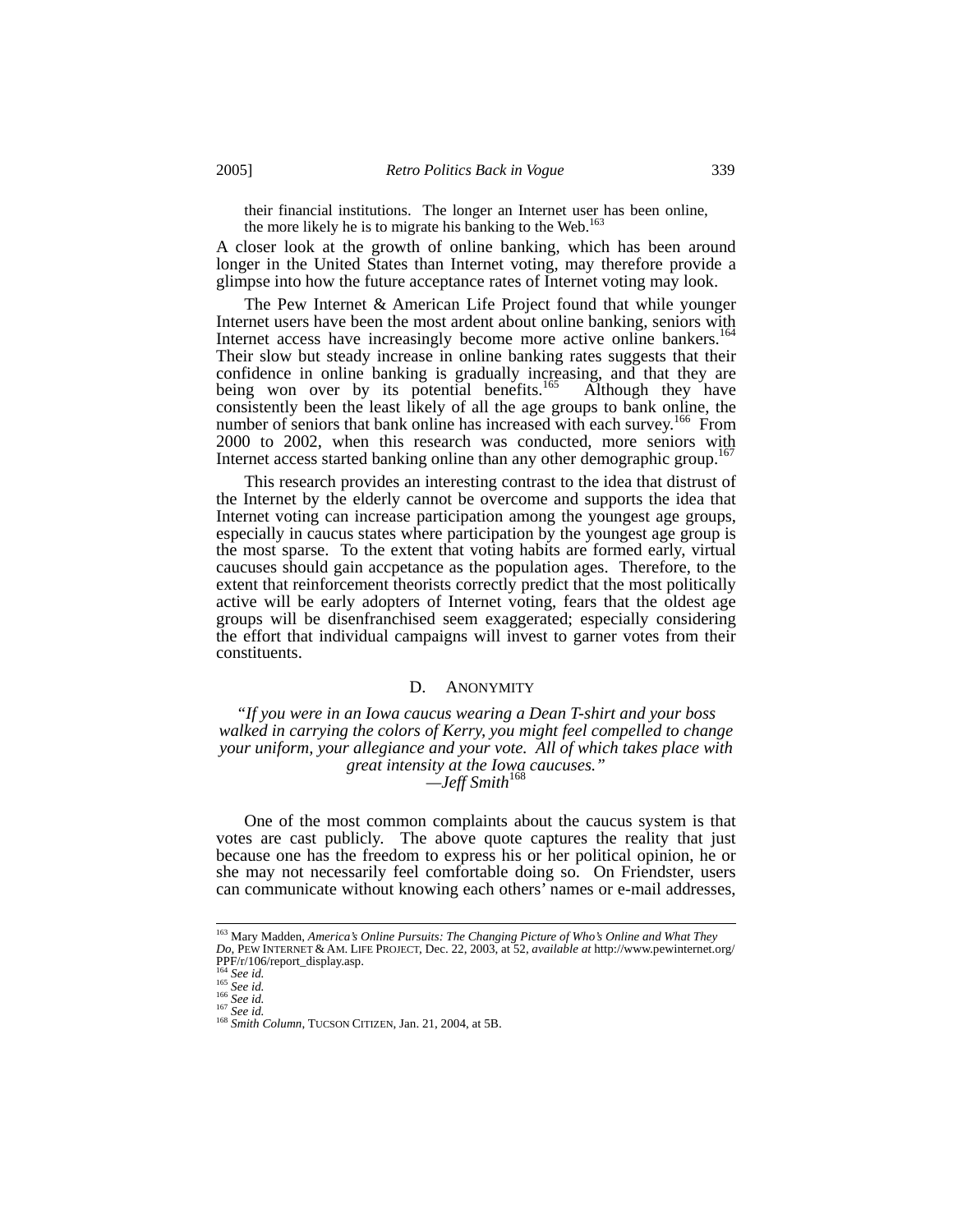although most people choose to disclose their first name. Similarly, a virtual caucus system can be designed in which the identity of participants would only be known to the Web administrator;<sup>169</sup> others could communicate with each other by use of a generic username or identification number. This method would allow participants to express opinions and attempt to persuade undecided voters, capitalizing on the "grass roots politics" aspect of the caucus system that proponents tout, while reducing, if not eliminating, the fear that a voter will be ostracized or punished in some way for expressing his or her political beliefs.

A key concern raised by the use of secret ballots over the Internet is the possibility of hackers jeopardizing the integrity of the election process. In order to increase confidence in election results, several states and the U.S. Congress are considering legislation that would require all new voting technologies to maintain a "voter verifiable paper trail" or, in other words, a paper record of the vote. This would allow a voter to inspect his or her ballot and can be used by tabulation equipment to verify that the vote has been accurately counted.<sup>170</sup> The Caltech/MIT Voting Technology Project, in its Statement on Verifying the Vote and Auditing Elections, said:

Voters and election officers must have confidence in particular election *results*, and the ability to audit elections is critical for that goal. To that end, we believe that all new voting equipment should have a voter verifiable *audit* system that both allows a voter to double check the vote before it is cast and provides assurance that the tabulator counts all votes

as they were cast.<sup>171</sup>

If confidence in election results is boosted through the maintenance of a paper trail as the new bills suggest, then caucuses are again uniquely positioned to benefit from the Internet because both parties can dictate the rules by which caucuses are conducted. The Democratic Party, for example, has a rule that requires all ballots be temporarily kept on file so that there is a record of individual votes in case the results are challenged. Therefore, virtual caucuses, which are conducted according to party rules, can enjoy the benefit of paper trails without waiting for states or the federal government to adopt legislation requiring them. Additionally, security procedures will actually be strengthened online in comparison to the lack of precautions taken in current caucus settings—often, caucus-goers are not even required to provide identification.<sup>172</sup>

<sup>&</sup>lt;sup>169</sup> Party rules may require that a record be kept of how a party member votes in a caucus or primary. In this way the ballot is not as secret as when the state administers the election, because no record of the vote is kept. Yet, the amount of privacy is still greatly increased over the open deliberation method used at many caucuses. Again, this is a case where although a state administered primary is best, the virtual caucus is still better than traditional caucuses. See also Part III *supra* for a discussion on how virtual caucus would work.

<sup>170</sup> *See* CALTECH/MIT VOTING TECHNOLOGY PROJECT *Statement on Verifying the Vote and Auditing Elections*, Feb. 10, 2004, *available at* http://www.vote.caltech.edu/media/documents  $\frac{72004}{11}$  /Caltech\_MIT\_Audit.pdf.

<sup>172</sup> Paul Andrews, *Online Voting Wins Many Over in Michigan E-conomy*, SEATTLE TIMES, Feb. 16, 2004, at C1.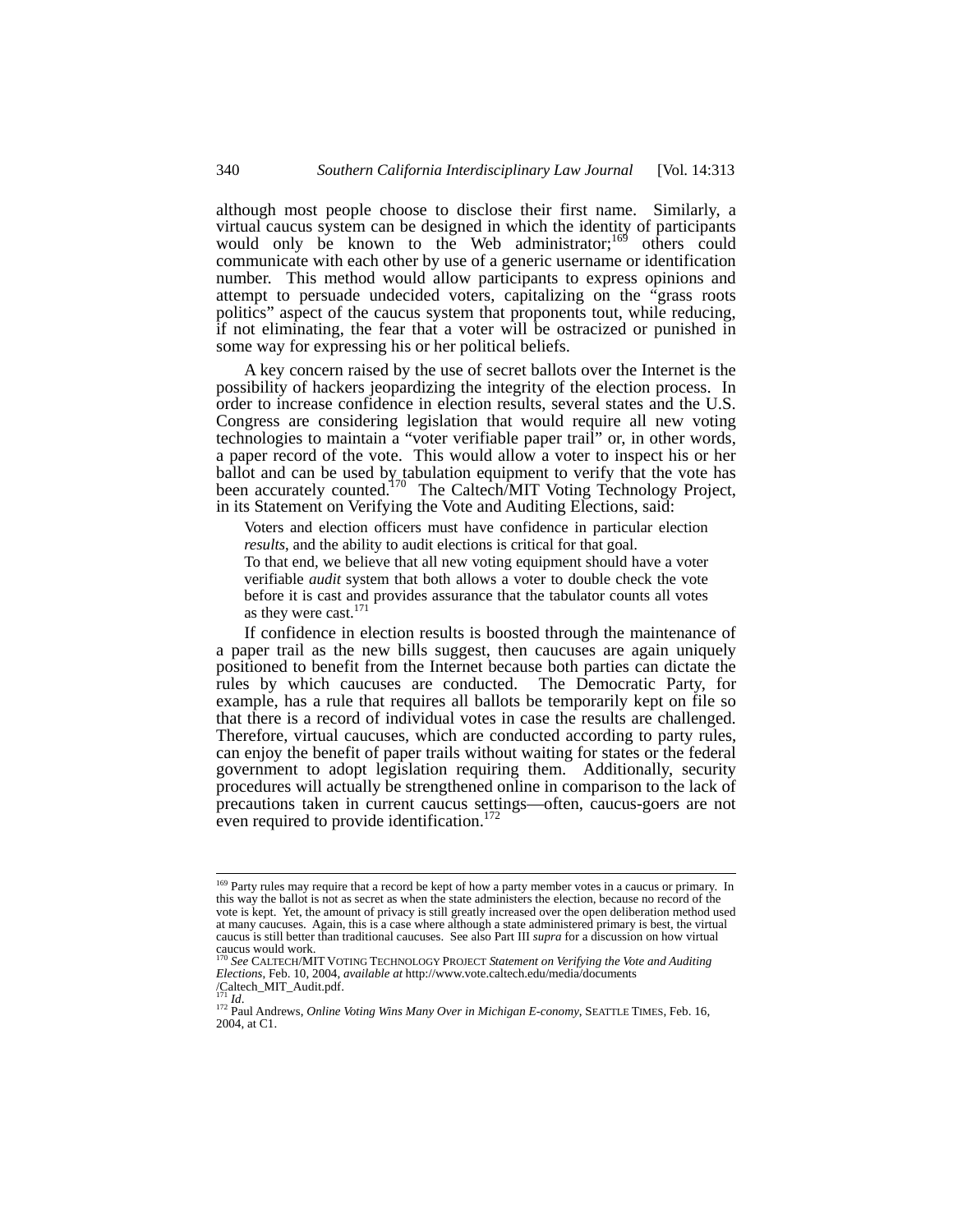Also, this type of paper trail will not sacrifice the benefits of the secret ballot. First, any reduction in the benefits reaped from the secret ballot by the party's maintenance of voting records is not exacerbated by the introduction of the Internet into the mix. The Democratic Party, for example, applies the paper trail rule to all party-run elections, regardless of whether they are conducted online or at a caucus site. Second, in a traditional open ballot caucus everyone in the room knows how a person voted, whereas in a virtual caucus, only poll workers know how an individual voted, and they are sworn to secrecy—not a perfect result, but significantly better than the intimidation and coercion a voter is subject to when his or her preferences are known by all. Finally, as stated by the Voting Technology Project:

Paper is the most obvious method and one with which election officials have a great deal of experience. Paper ballots are the standard against which other systems must be measured.

However, an auditable voting system need not be based on paper. Other technologies might emerge in the coming years that would guarantee confidence in election results and would improve on paper ballots in other ways.<sup>1</sup>

Properly designed, a virtual caucus system could incorporate automated verification methods, thereby eliminating the need for an actual paper trail or other method that is viewable by party members or workers.

Moreover, as the Voting Technology Project suggests, the virtual caucus could improve on paper ballots in other ways. For example, ElectionsOnline.us is a private corporation offering election services to businesses. In its sales literature, it highlights the following additional benefits that can be reaped from conducting an online election:

- Ability to correct mistakes: In the event the voter makes a mistake, they may correct it prior to submission. Once a ballot has been submitted, it is final, but should they accidentally select Candidate A when they meant to choose Candidate B, they may make the necessary correction prior to submission.<sup>174</sup>
- Ballot shuffling: Shuffling the ballot means the order in which the candidates' names appear is different each time the ballot is requested eliminating the concern that the candidate whose name appears near the top of the ballot has an advantage.<sup>175</sup>
- Automated tallying: Human fallibility is removed from the tabulating process. Once the election period is over, the results may be known in seconds with guaranteed accuracy.<sup>176</sup>

 <sup>173</sup> CALTECH/MIT VOTING TECHNOLOGY PROJECT, *supra* note 170. 174 *See The Advantages*, ELECTIONSONLINE, at http://www.electionsonline.us/advantages.htm (last visited Mar. 24, 2004).

<sup>175</sup> *See id.* <sup>176</sup> *See id.*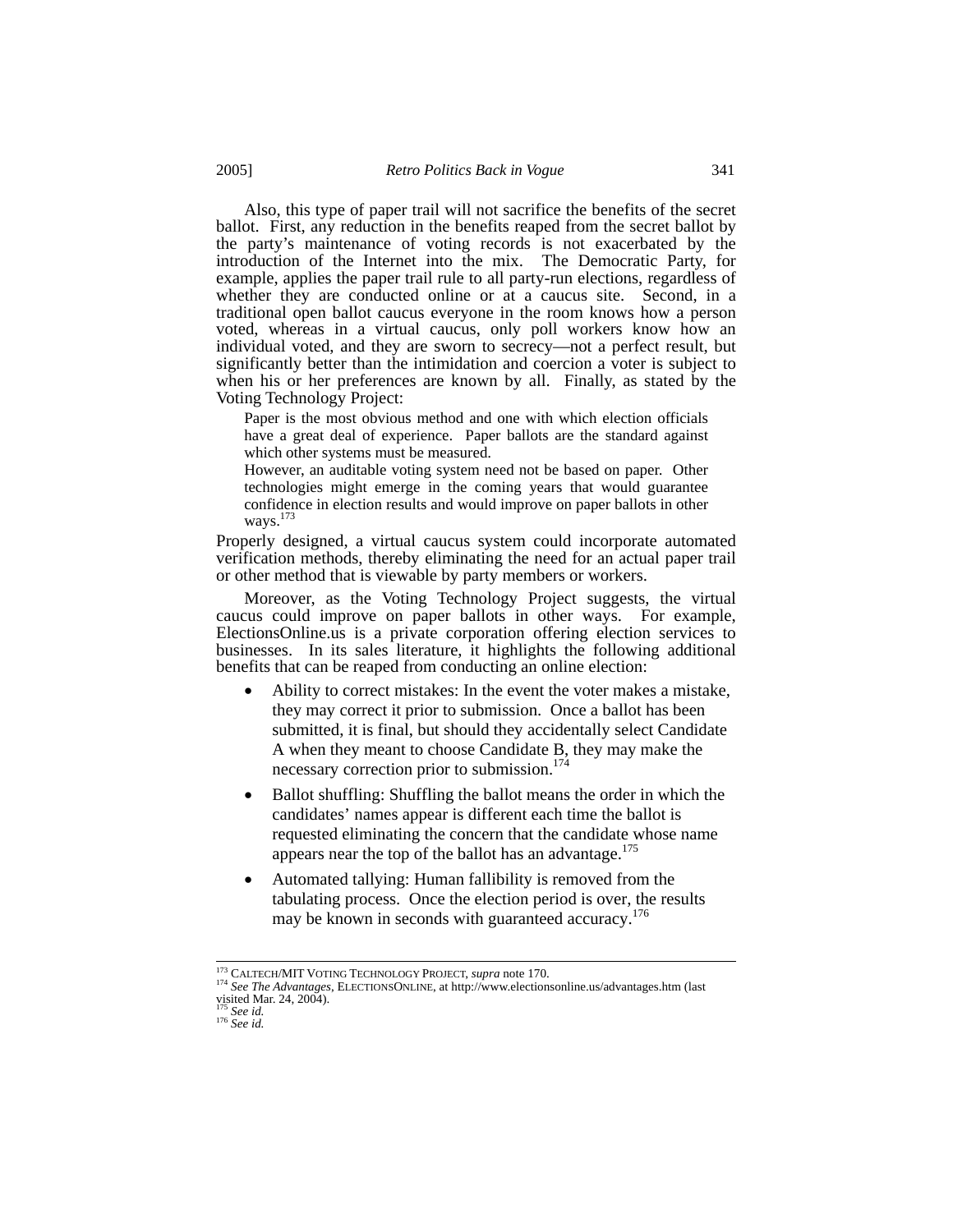- Reduced costs: The costs associated with Web ballots are typically much lower than those associated with paper ballots.<sup>177</sup>
- Ballot scrubbing: Eliminates entirely the possibility of overvoting.178

In designing a virtual caucus system, several or all of these features could be built in to achieve similar benefits.

As previously mentioned, another minority demographic that will benefit from the anonymity that virtual caucuses could offer is the blind and physically disabled. According to Fred Wurtzel, President of the National Federation of the Blind of Michigan, "'The Michigan Democratic Party's Internet voting website has established this Presidential Caucus as the most accessible election for the blind in Michigan history."<sup>179</sup> Although blind voters will need assistance in the application process to request a ballot, they could cast their vote online independently using special software.<sup>180</sup> In fact, any disabled person who has Internet access at home or work will be able to benefit from the ability to independently cast votes.

## E. IMPACT OF SOCIAL NETWORKING ON ALIENATED VOTERS

Low voter turnout is frequently attributed to voter alienation, a lack of motivation resulting from the premise that one vote cannot influence the outcome of an election. This feeling of alienation can be described interchangeably as either a lack of expected psychological benefit, or a psychological cost. In trying to ascertain why some people experience more psychological benefits from voting than others, sociologist Ruy Teixeira found that voters who feel connected to their communities tend to be the most likely to vote.<sup>181</sup> Accordingly, voter turnout has decreased because the Twenty-Sixth Amendment, which lowered the voting age to eighteen, greatly increased the pool of young voters, who tend to be less rooted in a community and therefore less likely to vote.<sup>18</sup>

Voter alienation is addressed by online forums, as demonstrated by the success of Dean's social networks. While actual social networks provide a feeling of community to their members, virtual social networks capture that feeling of connectivity in a less time-consuming and less intrusive way part of the appeal is that you can socialize from the comfort of your own home, which takes some of the doubt out of meeting new people. A *New York Times* article interviewed various people that became involved in

<sup>177</sup> *See id.* <sup>178</sup> *See id.* 179 Michigan Democratic Party, *Internet Voting for the Blind in Presidential Caucus Demonstrated*, Jan. 7, 2004, *available at* http://www.mi-democrats.com/press/2004pr/blind%20vote.pdf (quoting Fred

Wurtzel).

<sup>&</sup>lt;sup>180</sup> *See id.*<br><sup>181</sup> *See generally* RUY A. TEIXEIRA, WHY AMERICANS DON'T VOTE: TURNOUT DECLINE IN THE UNITED STATES 1960–1984 (1987). 182 *See id*. at 23–24.